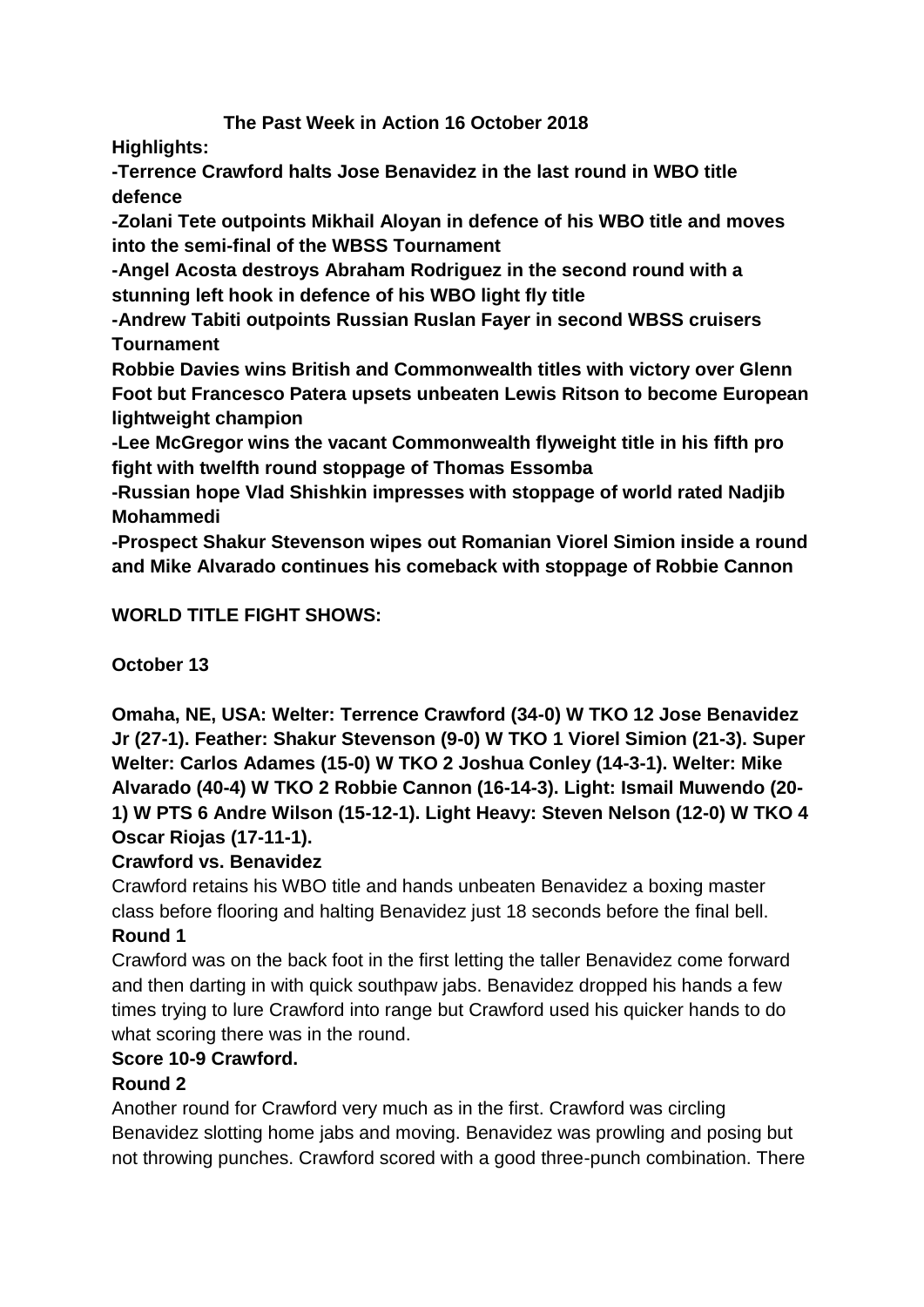# **Score 10-9 Crawford Crawford 20-18**

# **Round 3**

Both fighters let their hands go in this round. Crawford was on the front foot more and scored early with a quick combination. Benavidez scored with a couple of rights but as single punches and Crawford came back with a bunch of four quick shots which all landed. Crawford was on the front foot and getting through with quick punches with Benavidez too slow to block or counter them.

#### **Score 10-9 Crawford Crawford 30-27 Round 4**

Benavidez did a bit better in this round. He was still throwing one punch at a t time but landing a few. He got through with a right to the body early and unbalanced Crawford with another late in the round. Crawford was busier and throwing more but Benavidez just did enough to take this one but only just.

### **Score 10-9 Benavidez Crawford 39-37**

**Official scores: 40-36 Crawford, 38-38 and 39-37 Crawford Round 5**

A close round but Crawford's. his hand speed was proving too much for Benavidez who was slow in letting his punches go. Crawford was coming inside and trading more which offered Benavidez a target and he scored with some body punches but Crawford ended the round with a flourish banging home to head and body.

# **Score 10-9 Crawford Crawford 49-46**

**Round 6**

Whilst Benavidez was posing Crawford was punching. Benavidez seemed happy to just throw one punch and then admire his work. Crawford was buzzing around slotting home jabs and firing clusters of punches. Benavidez indicated he was not hurt by the punches but Crawford was going for quality and accuracy.

#### **Scores 10-9 Crawford Crawford 59-55 Round 7**

Crawford was buzzing around a static Benavidez and sticking him with fast right jabs and some heavier straight lefts. Crawford was constantly on the move changing direction, changing angles. To have any chance Benavidez needed to do a better job of cutting off the ring and get Crawford against the ropes but he was too slow.

#### **Score 10-9 Crawford Crawford 69-64 Round 8**

Easily Crawford's round. He was taking the fight to Benavidez more and standing close and landing with a series of punches and getting out with Benavidez unable to land any counters. A flashing 5/6 punch combination saw Benavidez open his arms to say he wasn't hurt but you don't win fights by taking a punch you have to land them and he was not doing that.

## **Score 10-9 Crawford 79-73 Official scores: 80-72 Crawford 77-75 Crawford and 78-74 Crawford Round 9**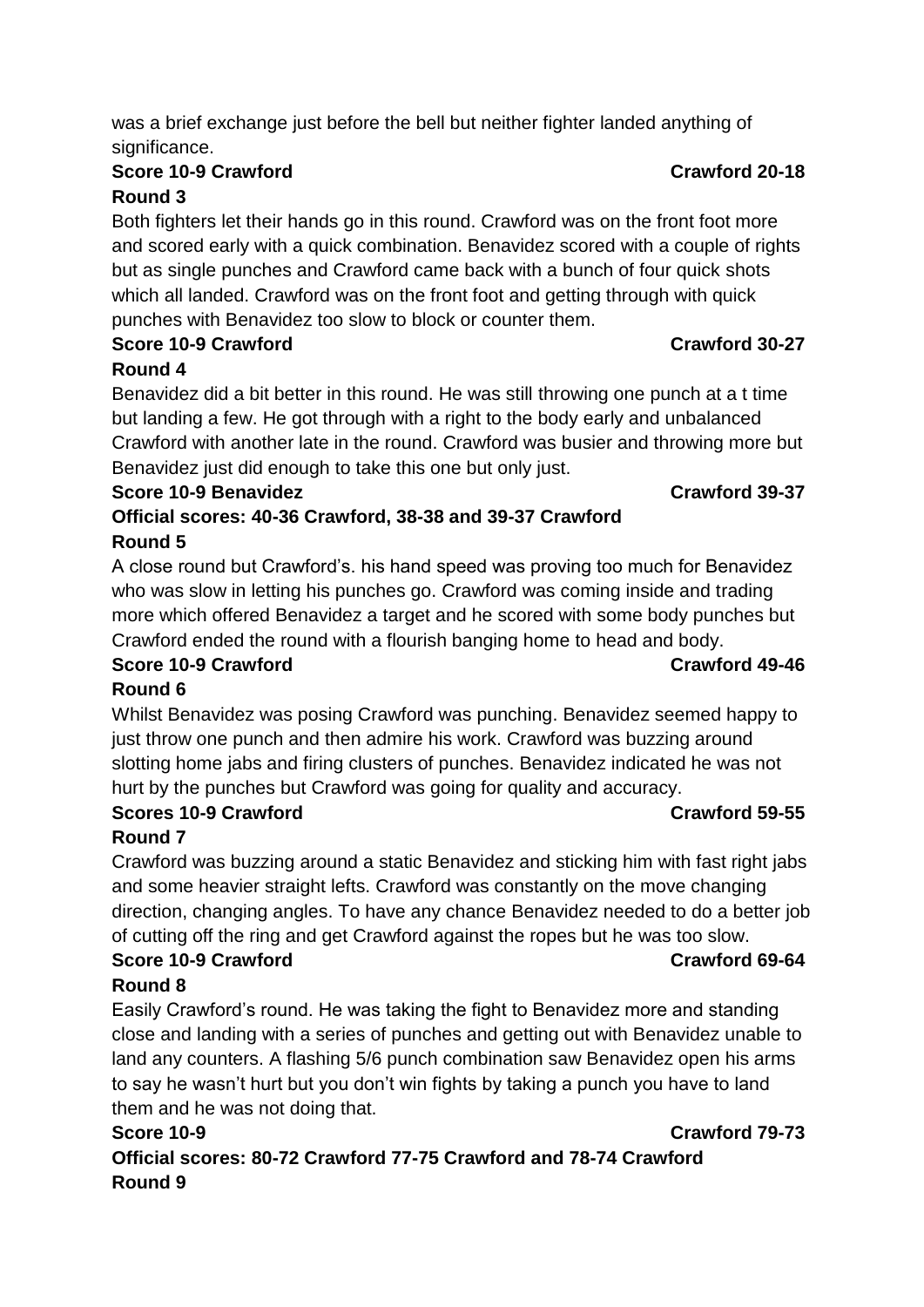Crawford gave Benavidez a boxing lesson in this one. The champion was enjoying himself able to pop Benavidez with single jabs or move inside with a volley of shots to head and body. After once flashing combination from Crawford Benavidez backed to the ropes opening his arms and inviting Crawford to bring it on but Crawford was in charge so he just sneered at Benavidez forcing Benavidez to come to him and to more punishment.

## **Scores 10-9 Crawford Crawford 89-82 Round 10**

This was a better round as Benavidez threw some good rights early before going to the ropes and just letting Crawford bang away at him. He was hoping to walk Crawford onto a counter but instead Crawford picked his spots and found gaps to head and body. Benavidez tried the ropes trick again later in the round and paid for it as Crawford banged home some hefty punches on a stationary Benavidez. That fired Benavidez into a furious attack but Crawford was scoring with accurate counters to take the round. At least Benavidez had shown some fire.

# **Score 10-9 Crawford Crawford 99-91**

**Round 11** Benavidez made a furious start throwing wild rights but then counters from Crawford

soon scotched that as a strategy. Crawford was now loading up on his punches more and twice knocked Benavidez off balance. Benavidez flared into action again late in the round but was leaving gaps and Crawford was finding them.

#### **Scores 10-9 Crawford Crawford109-100 Round 12**

Benavidez was lunging in with his attacks in the last but was rocked by a right from Crawford. He continued to press forward but a couple of lightning quick head punches saw Benavidez back across the ring to the ropes and this time it was because he was hurt. He got off the ropes but as they traded punches a booming right uppercut to the chin put Benavidez down. He was up at six but badly dazed and when the action resumed Crawford pounced on him trapping him on the ropes and scoring with a series of head punches that brought the referee jumping in to save Benavidez.

# **Scores at stoppage: 110-99, 107-102 and 108-101 all for Crawford.**

The 31-year-old home town hero is now 12-0 in world title fights over three weight divisions and against top level fighters has won 8 of his last 9 fights by KO/TKO which is the sign of a true world class fighter. The talk now is of a fight with Errol Spence which would be yet another huge fight if it can be made. Another important measure is that the market rating for this fight turned in the highest viewing figures for any boxing telecast across all broadcast and cable networks this year so a smart deal by Top rank and ESPN which is already delivering on its promise to be a big event for boxing. Benavidez was never allowed a foothold in the fight. He showed little sign of a workable Plan A and no Plan B. he is only 26 so is can still be a player but not against Crawford.

# **Stevenson vs. Simion**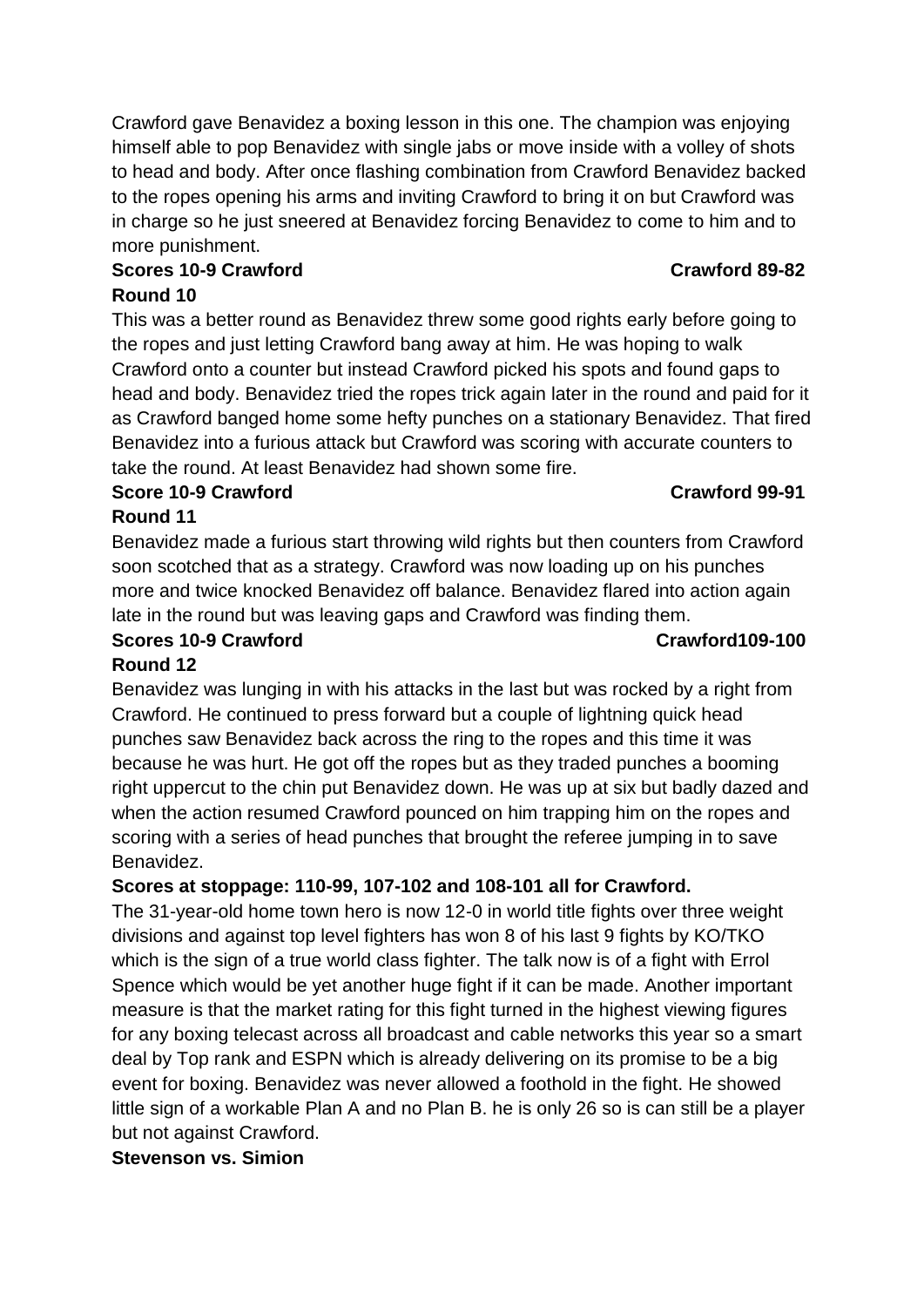Stevenson blows away experienced Romanian with three knockdowns in the first round. Simion launched an early attack but the first punches landed were a couple to the body from Stevenson. Simion continued to take the fight to Stevenson but was nailed by a straight southpaw left that stopped him in his tracks and he then dropped to his knees. He was up quickly but his legs wobbled. After the eight count Stevenson came forward throwing punches to the head. Simion threw a counter and missed badly swinging himself off balance and down. He was given a count but protested strongly, Simion tried to punch with Stevenson but was rocked by a couple of left hook s and was fighting on very stiff legs and a left hook followed by a big right sent him into the ropes and down. He made it to his feet but the referee had seen enough and despite protests from Simion it was a good decision. The 21-yearold Olympic silver medallist gets his fifth win by KO/TKO and collects the WBC Continental Americas title. Simion, 36, also an outstanding amateur, suffers his first loss inside the distance. His other two losses were on points against Brits Lee Selby and Scott Quigg. Stevenson was calling out Selby after the fight.

#### **Adames vs. Conley**

Adames demolishes Conley in two rounds. The Dominican prospect put Conley down in the first with a body punch which looked to have strayed low. It was over in the second as Adames put Conley on the floor with a series of punches and although Conley beat the count another batch of shots floored him. Conley just made it to his feet but the fight was halted. The 24-year-old Adames wins the vacant NABF title. He has 12 wins by KO/TKO having beaten Carlos Molina and other good level opposition. He won a pile of medals as an amateur including tournaments such as the Jose Aponte, Copa Romano and Bolivarian Games and competed at the 2013 World Championships. Conley was halted in seven rounds by world rated Julian Williams in his last fight in June 2017.

#### **Alvarado vs. Cannon**

Alvarado blasts out overmatched Cannon in two rounds. After edging the first round Alvarado put Cannon down in the second with a heavy right. Cannon beat the count but was still badly shaken and another right put him on the canvas and the fight was stopped. The 38-year-old "Mile High" Mike has won six on the bounce now but whether there is the chance of another title shot is questionable. Poor Cannon is now 1-6-1 in his last 8 fights.

#### **Muwendo vs. Wilson**

Muwendo starts his rebuilding with a points victory over Wilson. Scores 59-55 for Muwendo on all cards. The 30-year-old "Sharp Shooter" from Kampala lost his unbeaten tag when he was floored and outpointed by useful Filipino John Vincent Moralde in May. Muwendo, who represented Uganda at the 2007 World Championships, is now based in Minneapolis. Wilson a safe choice as he was 2-5 in his last 7 fights.

#### **Nelson vs. Riojas**

Nelson gets his tenth win by KO/TKO as he halts Mexican Riojas. The Mexican usually goes the distance but not this time. After trying hard for the finish over the first three rounds Nelson ended it in the fourth. He put Riojas over with a left hook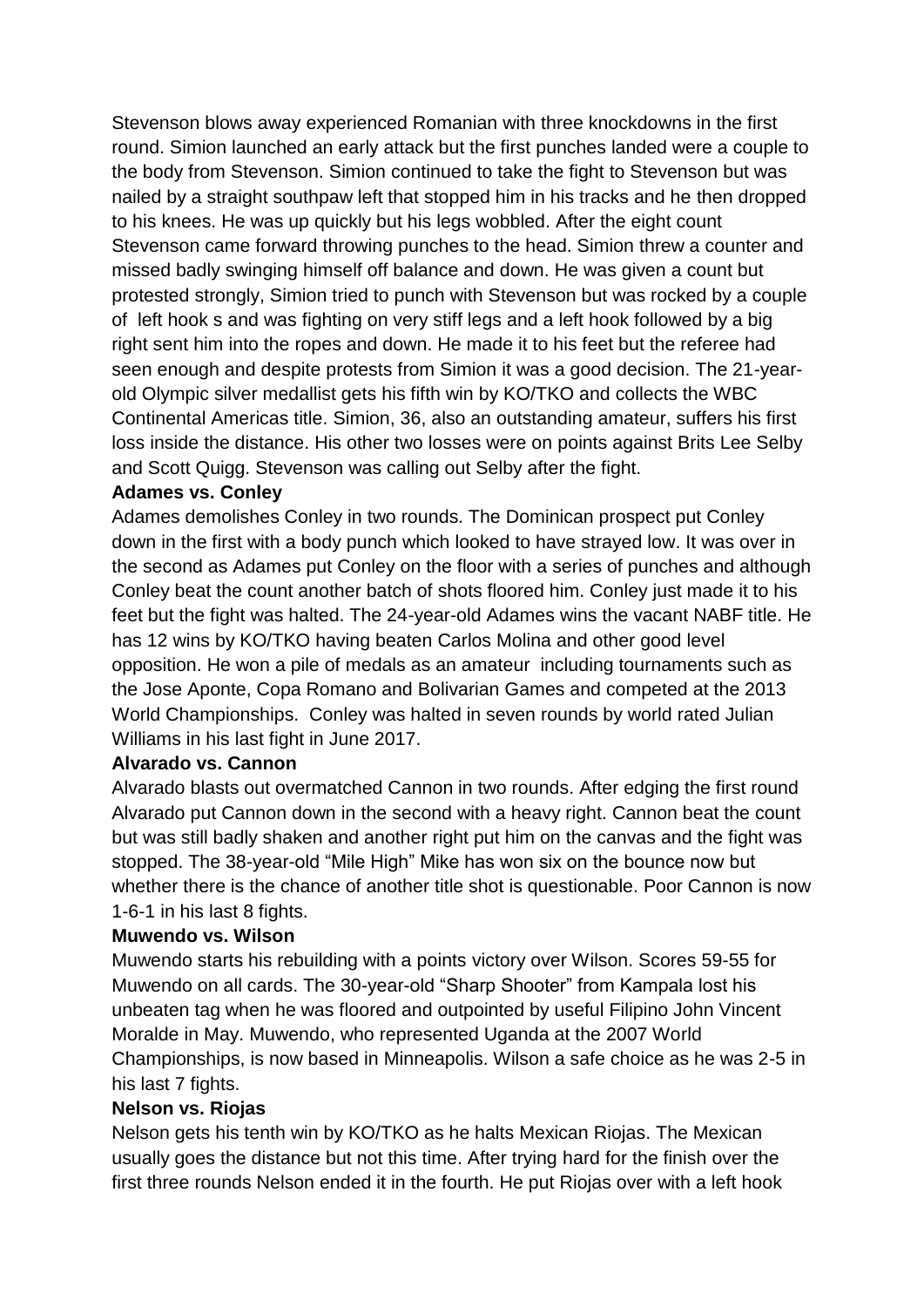and after Riojas beat the count he was on the floor later in the round from a left and the fight was over. The 30-year-old local fighter, a former US Armed Forces, All-Army and US National champion, has won 6 of his last 7 by KO/TKO. Third loss by KO/TKO for Riojas who had taken both Ronald Ellis and Derrick Webster the distance in previous fights.

**Ekaterinburg, Russia: Bantam: Zolani Tete (28-3) W PTS 12 Mikhail Aloyan (4- 1). Cruiser: Andrew Tabiti (17-0) W PTS 12 Ruslan Fayfer (23-1). Super Middle: Vlad Shishkin (8-0) W TKO 10 Nadjib Mohammedi (40-7). Cruiser: Yury Kashinsky (17-0) W KO 3 Juan Basualdo (11-2-1). Heavy: Andrey Fedosov (31- 3) W PTS 10 Joey Dawejko (19-6-4). Super Welter: Magomed Kurbanov (16-0) W PTS 10 Juan Rodriguez (15-1). Bantam: Zafar Parpiev (6-1) W PTS 10 Jack Bornea (14-3). Heavy: Evgeny Tischenko (2-0) W PTS 6 Artush Sarkisyan (4-7). Tete vs. Aloyan**

Tete outpoints Aloyan in a scrappy fight that opens the way for the South African to progress to the next round of the WBSS

#### **Round 1**

Tete came out throwing southpaw left jabs and rights to the body. The smaller Aloyan, also a southpaw, was ducking under the lefts but the right jabs to the body were getting through. At the end of the round Tete landed a left to the head and then knocked Aloyan off balance with a right. Aloyan toppled back putting both gloves on the canvas to avoid going down and the referee gave him an eight count and the bell sounded at the end of the count.

#### **Score 10-8 Tete**

#### **Round 2**

Tete was controlling the action with his right jab. Aloyan was giving away lots of height and had to lunge forward to get past the jab and as he did soTete was landing counters with a right shaking Aloyan in the closing action

# **Score 10-9 Tete Tete 20-17**

**Round 3**

Aloyan's problem was clearly shown at the start of the round. As he bustled in right counters from Tete were landing to the Russian's head and between those and Tete's right jab Aloyan was taking but not giving. The rest of the round saw both boxers missing more than landing but the early success gave the round to Tete. **Score 10-9 Tete Tete 30-26**

### **Round 4**

A close round mainly because neither fighter managed to land many punches. Tete was short with his jabs allowing Aloyan to jump in with counters and the Russian just did enough to take the round.

#### **Score 10-9 Aloyan Tete 39-36 Official scores; 39-36, 38-37 and 39-36 for Tete Round 5**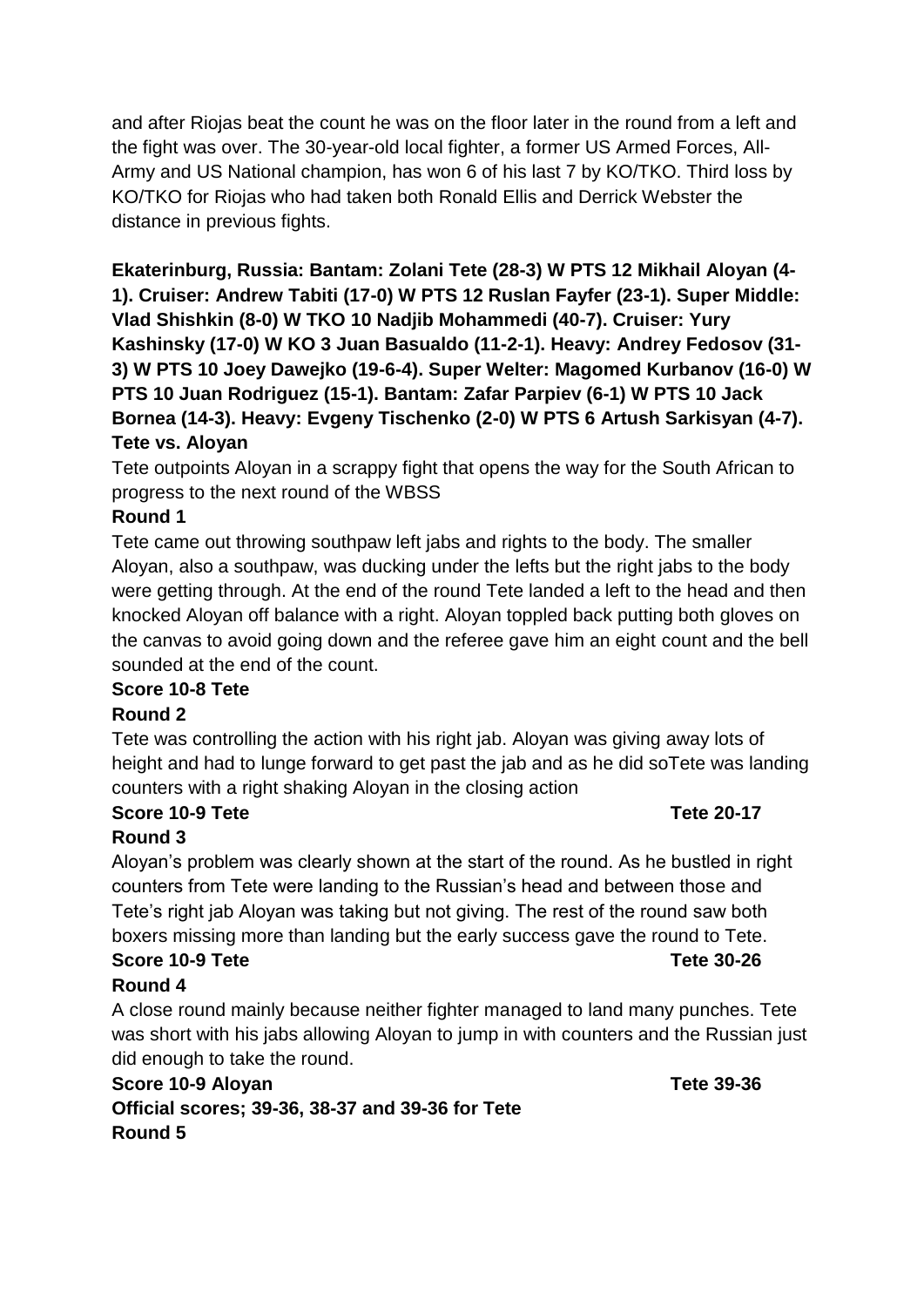Tete was busier in this one. He was firing his jab again and landed a right hook early. Aloyan had some success with leaping attacks but Tete showed some good defensive work and just edged the round.

#### **Score 10-9 Tete Tete 49-45 Round 6**

The fight was deteriorating with too much wrestling and too little punching. Aloyan wrestled Tete to the floor and when the action was inside they were both holding rather than working. Again there were very few punches landed and again Aloyan did just enough to take the round with some hooks.

# **Score 10-9 Aloyan Tete 58-55**

# **Round 7**

Tete came back to life in this one. He was firing his jabs with a purpose that had been missing over the last three rounds and also scored with some stinging lefts. He was on the front foot more and when Aloyan rushed forward with his much longer legs Tete was able to take a couple of big steps back leaving Aloyan without a target and open for counters.

#### **Score 10-9 Tete Tete 68-64 Round 8**

Another round for Tete. He was again on the front foot firing jabs and long lefts. He was using slick footwork to avoid Aloyan's rushes and banging home quick counters and lefts to the body. A frustrated Aloyan again wrestled Tete to the floor but failed to find the target in the round.

#### **Score 10-9 Tete Tete 78-73 Official scores: 78-73, 77-74 and 78-73 for Tete Round 9**

A messy, untidy round which suited Aloyan. He was managing to block or evade Tete's jab and leaping inside with right hooks. He bustled Tete out of his stride and held and wrestled inside with Tete's work largely ineffective.

# **Score 10-9 Aloyan Tete 87-83**

# **Round 10**

Tete was going to the body with hooks from both hands in this one. Both fighters had been holding inside from the opening round and both were at fault but the referee decided that Tete was the guilty party in this round and deducted a point from the South African. Tete continued to score with his jab and right hooks and in a clash of heads Aloyan was cut over his right eye. It was clearly Tete's round but the point deduction cancelled that out.

# **Score 9-9 Tied Tete 96-92**

# **Round 11**

Once again Tete was digging in right hooks to the body. For once they were trading punches in close but Aloyan was again holding and trying to wrestle Tete to the canvas. This time the referee deducted a point from the home fighter. Aloyan attacked furiously trying to at least win the round to compensate for the deduction but he was wild and Tete's early work took the round which with the deduction made a two point round for Tete.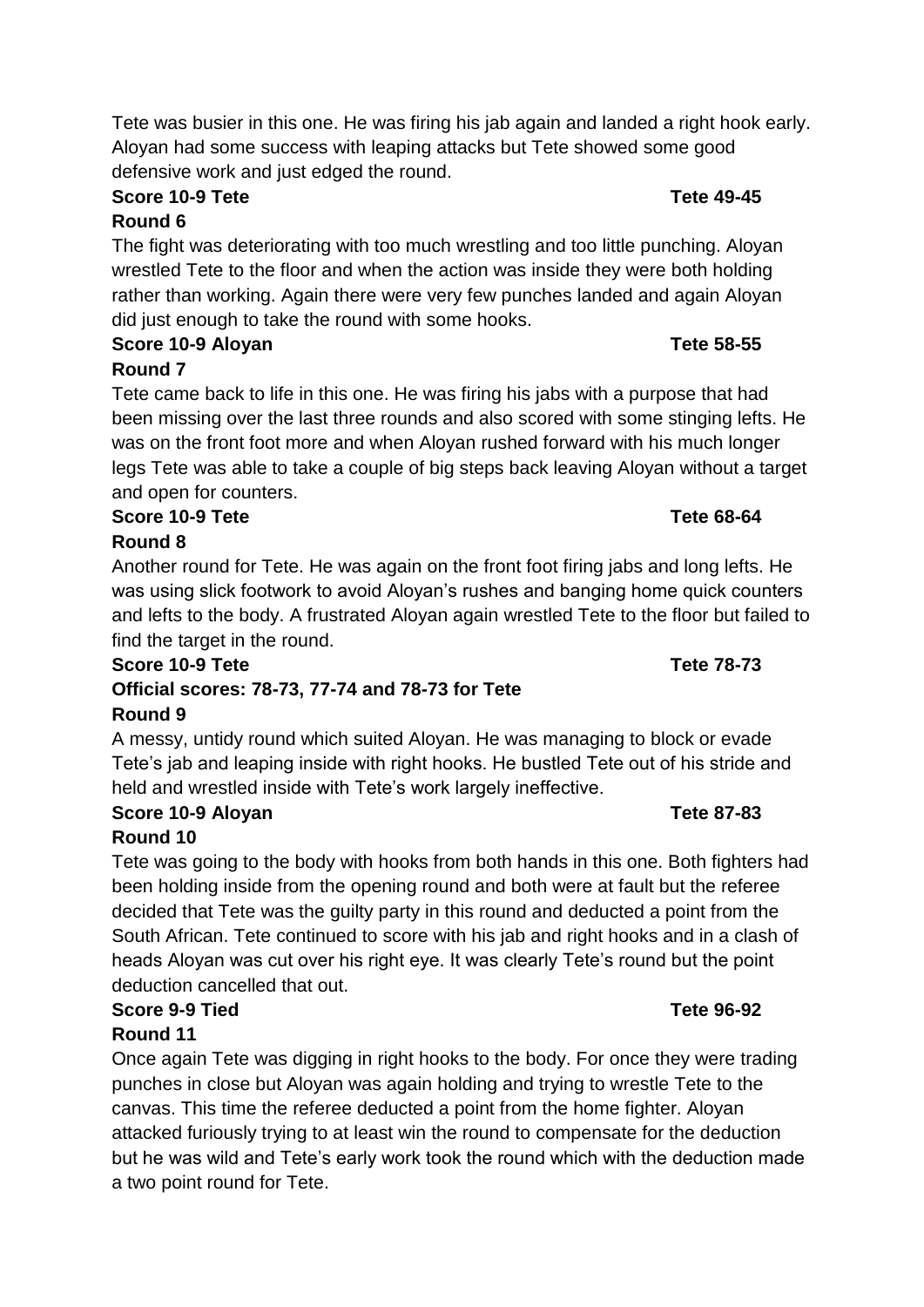#### **Score 10-8 Tete Tete 106-100 Round 12**

Aloyan launched furious attacks but the fight was already way out of his grasp. Tete kept jabbing and moving and Aloyan just could not find a big punch instead having to settle for short burst of harmless hooks. Enough to give him the round but not the victory.

#### **Score 10-9 Aloyan Tete 115-110**

#### **Official scores: 114-111, 114-111 and 115-110 for Tete.**

A disappointing fight as their styles clashed and led to too much holding but the result was what was important. Tete retains the WBO title and moves into the semifinals of the WBSS Tournament where he will meet the winner of the November 2 fight in Glasgow between Ryan Burnett and Nonito Donaire. The South African "Last Born" has now won his last twelve fights. Aloyan never really solved the puzzle of how to beat the much taller and more skilful champion and his crude rushing attacks showed a surprising lack of technique for a fighter with such a long medal strewn career as an amateur.

#### **Tabiti vs. Fayfer**

Tabiti outpoints Fayfer in opening bout of WBSS second cruiserweight tournament in a disappointing fight marred by crude tactics from the Russian. Tabiti was mainly on the back foot in the first using his jab with Fayfer lunging forward trying to get inside. Neither fighter was accurate but Fayfer was doing the attacking. In the second Tabiti was taking the fight to Fayfer but both were falling short with their punches and there were too many clinches. Tabiti had a better third bringing his right in to the action. He scored with a right to the head and slotted jabs home. The fourth and fifth were close but there were too many clinches for the fight to flow. Fayfer had a better sixth coming in behind his jab and scoring with rights but there was not a lot of sustained action and too often Fayfer's bull-like rushes ended up with the Russian grabbing and holding Tabiti. The American's better skills and hand speed began to put him in control in the seventh and eighth and he scored with some good counters as Fayfer threw himself forward. The referee was letting Fayfer hold too much. Tabiti outboxed Fayer in the ninth and tenth but that was not difficult as Fayfer's tactics were just to rush forward head down throwing one punch and then clinch. Tabiti was countering Fayer on the way in and was doing all the clean work. Tabiti took the eleventh landing three rights to the head and the referee finally issued Fayfer with a warning which was long overdue. Tabiti rocked Fayer with a right in the twelfth and finally about ten rounds too late the referee deducted a point from Fayer but not for holding but for pushing, and Fayfer went back to pushing until the final bell. Scores 116-111, 115-112 and 114-113 all for Tabiti but the scores were far too generous to Fayer. This was a poor fight but for Tabiti the result puts him into the semi-finals of the WBSS cruiserweight Tournament where he will fight the winner of the Yunier Dorticos vs. Mateusz Masternak bout. The WBC No 5 is better than he was able to show here. Fayer was awful and his position as top rated fighter in the IBF ratings would be a joke if it wasn't such a serious misrepresentation of Fayfer's ability. He is probably much better than he showed and had a bad night.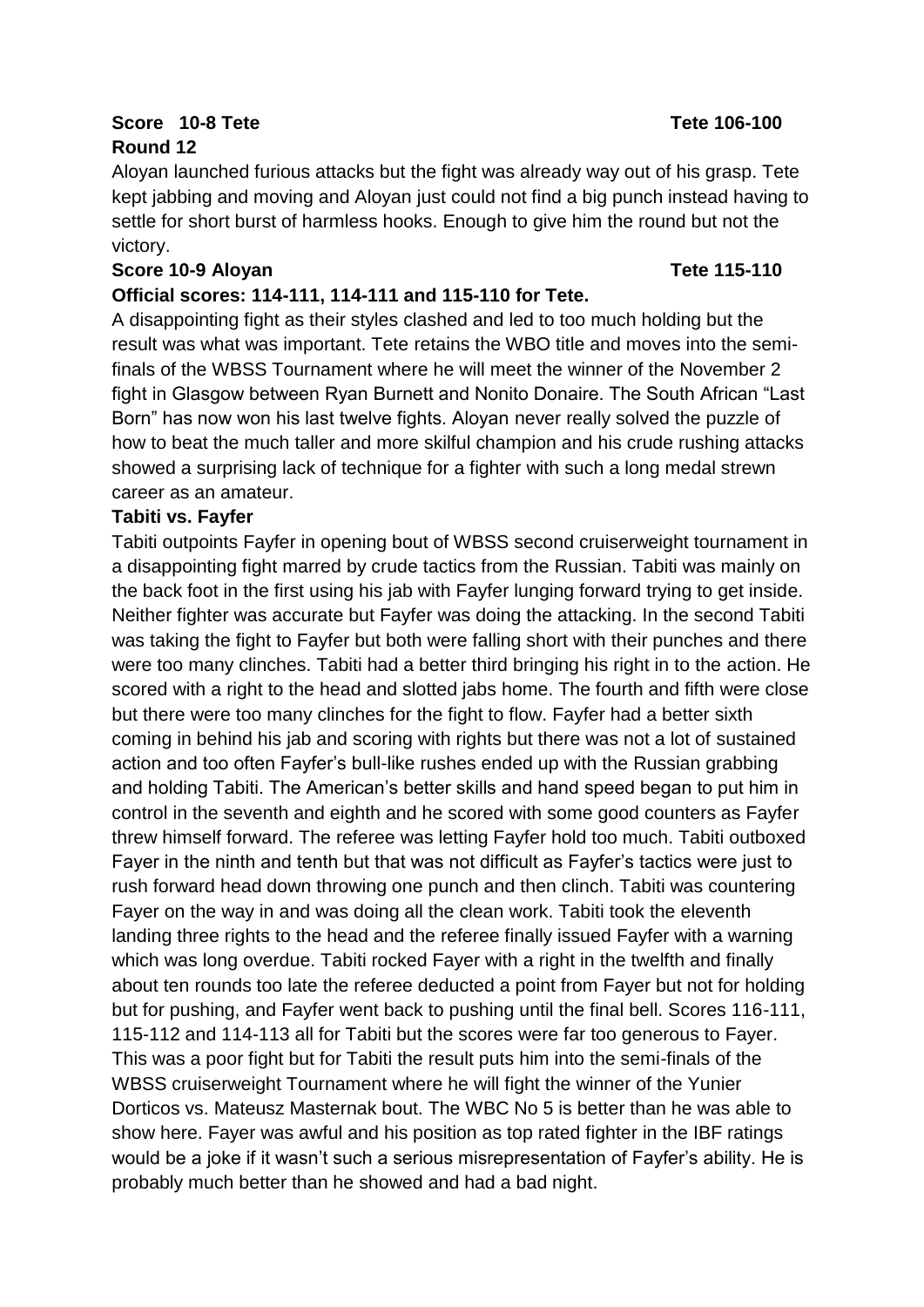#### **Shishkin vs. Mohammedi**

Big win for Shishkin as he halts world rated Mohammedi. Shishkin made good use of his longer reach to outbox Mohammedi in the opening two rounds and also slid home some good rights. Mohammedi showed his experience over the next two rounds using good movement to offset the reach advantage of Shishkin and a left in the fourth started a swelling under the right eye of the Russian. Shishkin's hopes were not helped by a clash of heads in the fifth which opened a cut on his forehead but things were levelled up in the sixth when a punch from Shishkin resulted in a deep cut on Mohammedi's nose. Shishkin began to take charge of the fight as Mohammedi tired from the fast pace he had set and a chopping right to the head staggered Mohammedi in the eighth. Shishkin had mixed fortunes in the ninth. He again had Mohammedi in trouble with a chopping right. Another two rights saw Mohammedi slide to the canvas but as he was there Shishkin landed a hard left hook that he only started on its way after Mohammedi was already down. Mohammedi was up early and at the end of the eight count the referee deducted a point from Shishkin who was lucky not to be disqualified for such a blatant foul. Shishkin chased Mohammedi landing more rights but Mohammedi boxed his way to the bell. In the tenth another right had Mohammedi badly shaken and another couple of punches, the last which again landed as Mohammedi was almost on the floor, put the Frenchman down. When the action resumed Mohammedi slipped to the floor trying to duck under Shishkin's punches and was given another count. Mohammedi looked to have recovered but he was staggered by two more rights and then a thunderous right to the head put him flat on his back on the canvas and the referee stopped the fight without a count. The 27-year-old Russian was defending his WBA Continental title and is rated No 15 by that body. He has five wins by KO/TKO. He is a big strong fighter with real power in his right but he should have been thrown out for that punch in the ninth. At 33 the effects of a long, hard career are catching up with Mohammedi but he is still a difficult opponent for inexperienced fighters such as Shishkin. He lost to Sergey Kovalev for the IBF, WBA and WBO titles in 2015 and was knocked out in two rounds by Olek Gvozdyk in 2016. He rebounded well with three good wins but then was blatantly robbed when losing a split decision to Fedor Chudinov in July this year.

#### **Kashinsky vs. Basualdo**

Kashinsky makes it eight wins in a row by KO/TKO as he halts Argentinian southpaw Basualdo in three rounds. Kashinsky ended this by taking Basualdo to the ropes and pounding him with rights until the Argentinian collapse face down on the floor with the referee immediately stopping the fight. No big names yet but useful stoppage of veteran Valery Brudov and second round kayo of Al sands. He has only been taken the distance once and is rated IBF 4(5)/WBO 7/WBA 11/WBC 13. Basualdo suffers his first loss inside the distance and was coming off a good domestic win over 17-1 Jose Ulrich in March.

#### **Fedosov vs. Dawejko**

Fedosov wins unanimous decision over Dawejko. The height and reach edges that Fedosov had were just too much for Dawejko to overcome. Fedosov took the first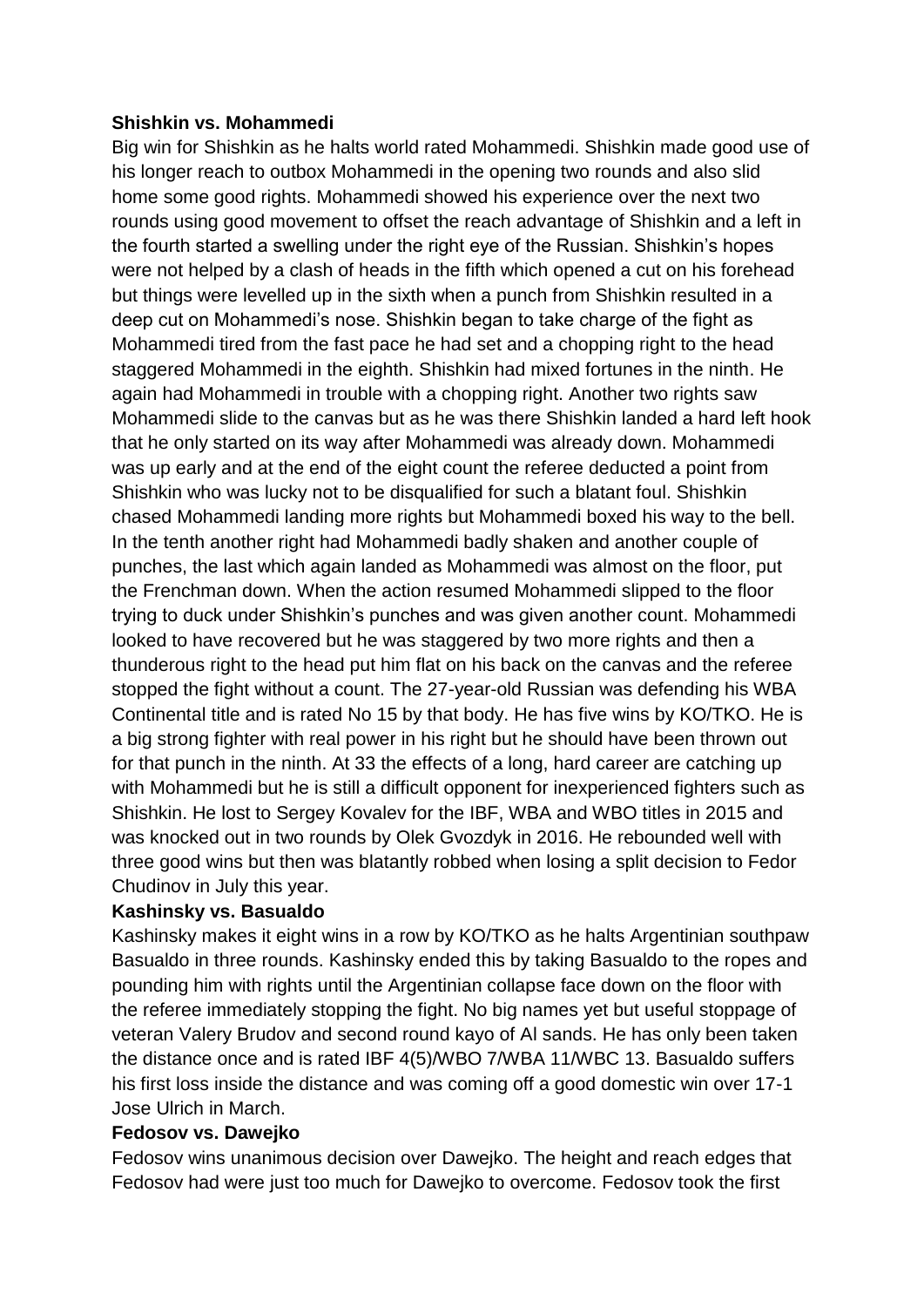two rounds clearly but then Dawejko got in the fight. He had some success with hooks inside but it was still Fedosov doing most of the scoring. He was just too quick and too accurate for Dawejko. He gave Dawejko a torrid time in the ninth but Dawejko took the punishment and banged back hard in the last the only round he might have won. Scores 100-90 twice and 98-92. Since losing to Bryant Jennings in 2013 Fedosov has run up seven wins with the sturdy Dawejko the only fighter in those seven to last the full distance. In there are wins over Lenroy Thomas and Donovan Dennis but inactivity between June 2016 and June this year have seen him dropped out of the ratings. Dawejko had a 5-0-2 spell until also losing to Jennings.

# **Kurbanov vs. Rodriguez**

Kurbanov too strong for the crude Rodriguez but the Venezuela climbs off the floor three times to go the distance. Kurbanov used a strong jab to score on the Venezuelan who tried to get within range by coming forward behind a high guard. Kurbanov was able to find gaps for his jab and land heavy straight rights. Rodriquez tended to be very wild with his punches missing by wide margins but occasionally scoring with some swinging shots. Kurbanov scored with a solid body punch in the second but Rodriguez was unmoved. When he was not throwing wild punches Rodriguez was doing some good work inside with left hooks but his guard was far from sound and Kurbanov was scoring with hard punches to head and body. Rodriguez continued to march forward and Kurbanov continued to spear him with jabs and clubbing rights. The Venezuelan had fought southpaw over the opening six rounds but then switched to orthodox for a few rounds and switched back again but he was still too slow and being outscored. Kurbanov piled on the punishment in the eighth as Rodriguez tired. A kidney punch from Kurbanov in the ninth brought a complaint from Rodriguez and a brief recovery time. A series of rights to the head saw Rodriguez drop to one knee. He was up at six and when the action resumed went down again from head punches a couple of which landed on the back of the Venezuelan's head. He was up at six and the bell went after the eight was reached. In the last a barrage of hooks and uppercuts dropped Rodriguez again. He beat the count and a lost mouthguard. That gave him some respite and together with some guts saw him make it to the bell. Scores 99-88 twice and 100-87 for Kurbanov. The 23-year-old "Black Lion" outpointed world rated Charles Manyuchi in August. The IBF have him at No 4 and the WBA at No 6 but he is No 8 with the EBU. Rodriguez was gutsy but crude and limited. Of his 15 victims 5 had never previously had a fight, 7 had never won a fight and the other three had just 5 wins between them.

#### **Parpiev vs. Bornea**

Parpiev wins the vacant IBF Asian title with wide points victory over Filipino Bornea. Scores 98-92 twice and 99-91 for southpaw Parpiev. The seeming lack of experience for Tajik-born Russian Parpiev is misleading. He collected medals at many International Tournaments over ten years as an amateur including bronze medals at both the Russian Championships and the World Cup of Petroleum Countries Tournament. Bornea, 23, was stopped in seven rounds by Andrew Selby in 2016 but had scored three wins since then. He is the twin brother of unbeaten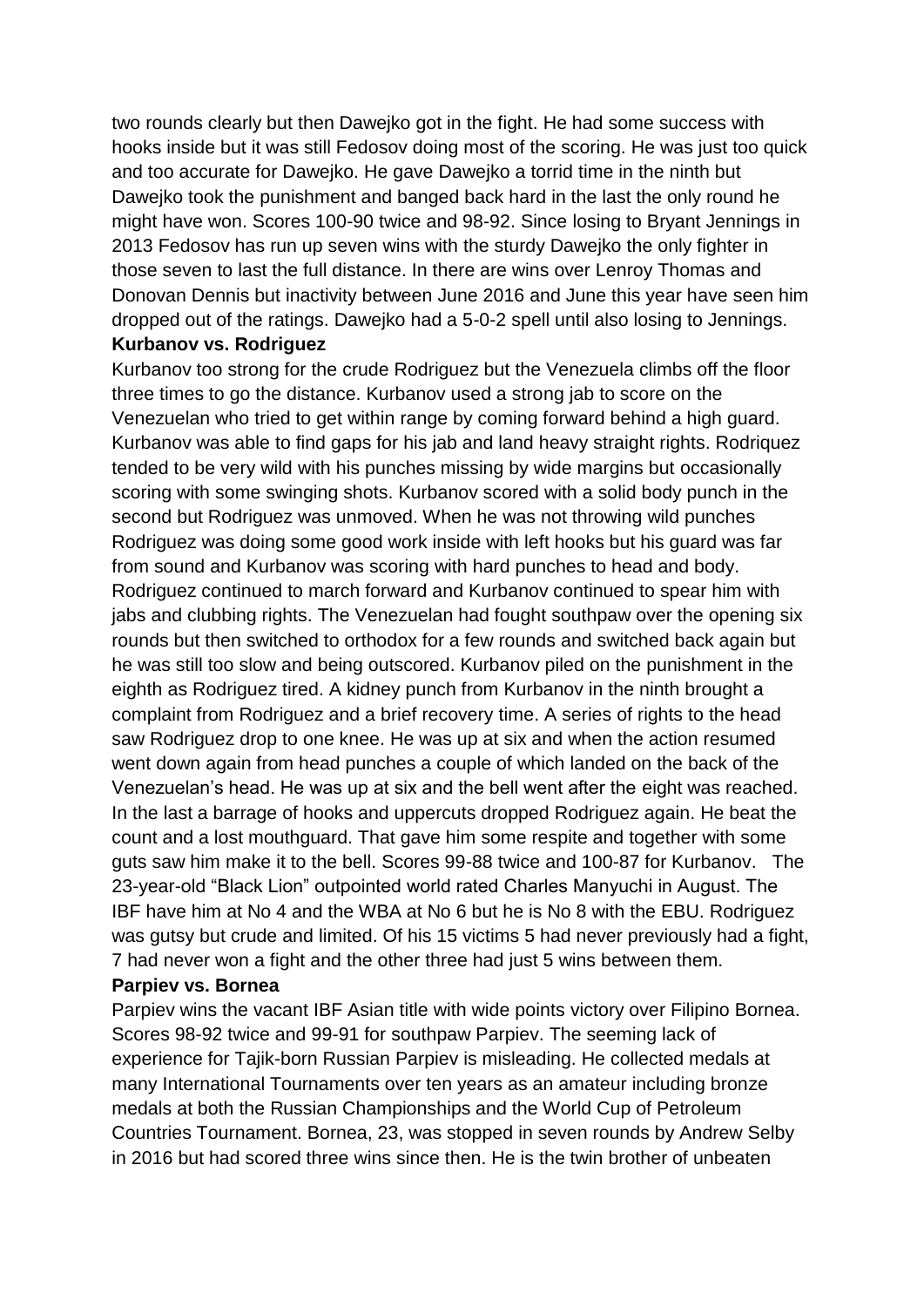Jade Bornea and also had success as an amateur taking a gold medal at the Philippines National Games.

#### **Tischenko vs. Sarkisyan**

Rio gold medal winner Tischenko has no real trouble with poor Sarkisyan and wins every round on all three cards. Apart from the Rio gold Tischenko took gold at the 2015 and 2017 European Championships and the 2015 World Championships. The 6'5" Russian will now head off to the USA for training. Sarkisyan has been beaten in 5 of his last 6 fights

#### **Las Vegas, NV, USA: Light Fly: Angel Acosta (19-1) W KO 2 Abraham Rodriguez (23-2). Super Welter: Bakhram Murtazaliev (14-0) W PTS 10 Norberto Gonzalez (23-12). Welter: Rashidi Ellis (21-0) W TKO Saul Corral (28-13). Acosta vs. Abraham Rodriguez**

"Tito" Acosta obliterates Rodriguez inside two rounds with a tremendous left hook to retain the WBO title.

#### **Round 1**

In a fast-paced round Acosta had Rodrigues a on the back foot and was trailing him around the ring looking to land his right. He landed a couple of hooks and easily avoided the lunging attacks of the challenger

Score 10-9 Acosta

#### **Round 2**

Acosta landed a right counter early in the second but it was a left hook that ended the fight. Acosta stepped inside a right from Rodriguez and exploded a left hook to the Mexican's chin putting him on the canvas flat on his back and the referee immediately waived the fight over. In his second title defence the 28-year-old Puerto Rican keeps his 100% record of 19 wins by KO/TKO in 19 fights. .His only loss is a points decision over him by Kosei Tanaka when Acosta challenged for the WBO title in May last year. Tanaka relinquished the title and moved up to win the WBO flyweight title. How Rodriguez qualified for the title fight only the WBO and the promoter know. He lost on a fifth round retirement against 6-2 novice Alejandro Hernandez in March and then beat a 4-9 Jorge Hernandez over six rounds in Julydisgraceful that he then fights for a world title in his next fight.

#### **Murtazaliev vs. Gonzalez**

Murtazaliev wins the vacant WBC United States title with decision over Mexican Gonzalez. This was a one-sided affair with Murtazaliev too strong for the fleshy Gonzalez. He was able to bull Gonzalez around the ring scoring with thumping left hooks to the body and stiff jabs. Gonzalez came to life occasionally but spent much of the fight on the back foot in survival mode. A clash of heads in the third saw Gonzalez cut over his left eye but his corner did a good job on controlling it. Murtazaliev walked Gonzalez down for the whole fight but Gonzalez threw occasional bursts of punches to let the referee know he was still active but hardly ever took a forward step and never looked like winning a round. Scores 100-90 from all three judges for the Russian. A run of nine inside the distance wins have see Murtazaliev rated WBO 9/IBF 10(9) and he is even the interim World Boxing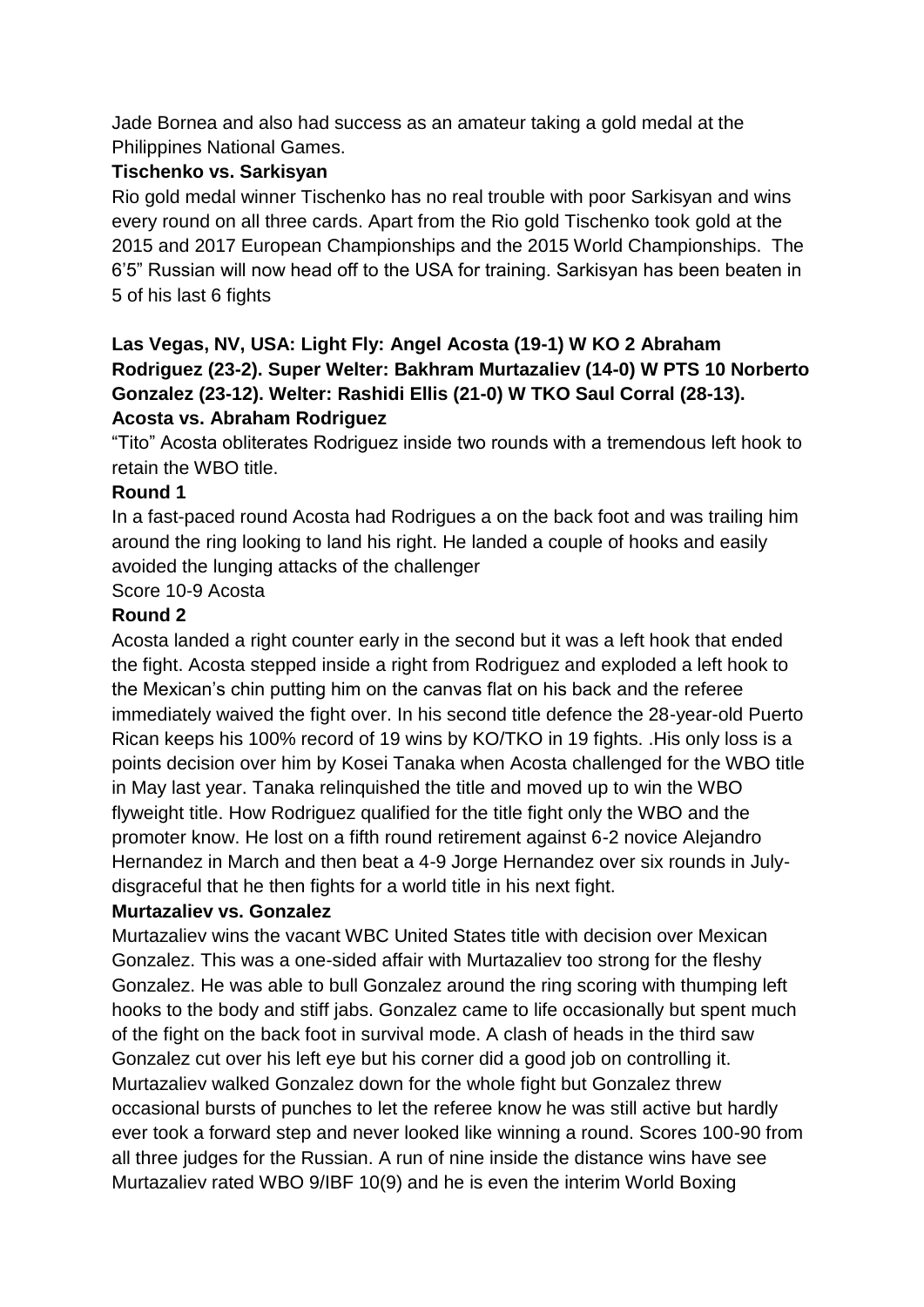Association champion. Gonzalez, 37, does not get given easy fights and this is his fourth loss in a row to very good level opponents.

#### **Ellis vs. Corral**

Ellis stops late stand-in Corral. Ellis was in charge of this one from the outset. His hand speed and clever movement were just too much for Corral. The Mexican fired back often enough to stay in the fight but that was all. Two rights to the head in the third saw Corral drop to one knee but he bounced up immediately and avoided further trouble in the round. Corral tried to take the fight to Ellis but when he did he was getting caught with sharp counters and then Ellis would unleash flashy combinations. A barrage of punches in the sixth shook a bemused Corral with the punches coming too fast for Corral to block. As the round ended Ellis was pounding Corral with hooks and uppercuts and with blood dripping from his nose Corral was just soaking up punishment. At the start of the seventh two rights to the head sent Corral sprawling and both gloves touched the canvas resulting in a count. Ellis then drove Corral along the ropes with a finishing left sending the Mexican down on his back. He was quickly up but the referee stopped the fight. Ellis, 25, was making the second defence of the IBF North American title and has14 wins by KO/TKO. He has impressive wins in a first round kayo of 19-1 Eddie Gomez and a wide unanimous decision over Albert Mosquera. He is coming in under the radar as he rarely gets headlines. He sits at No 8(7) with the IBF, No 12 with the WBO and No 33 with the WBC so some way to go before his name starts to get mentioned for a title shot in a tough division. Fifth loss by KO/TKO for Corral who has been in with names such as Mike Alvarado and Sadam Ali.

### **October 11**

## **Orleans, France: Light Heavy: Mathieu Bauderlique (15-1) W PTS 10 Yann Binagang (10-3-1). Middle: Diego Natchoo (16-1-4,1ND) W TKO 7 Michel Mothmora (29-27-2). Middle: Christian Mbilli (12-0) W KO 2 Luis Fernando Pina (20-2).**

#### **Bauderlique vs. Binagang**

French champion Bauderlique wins the vacant WBC Francophone title with decision over Binagang. The Gabonese boxer made a good start doing well enough to at least share the first round but from there Bauderlique dominated. He worked plenty of openings for his strong southpaw jab and showed good movement and plenty of variety in his work changing angles and working to head and body. Binagang kept pressing and the action slowed after the fifth. Bauderlique came strongly over the next three rounds but with Binagang showing no sign of folding Bauderlique settled for boxing his way through the last two rounds. Scores 99-91 twice and 100-90. The 29-year-old Olympic bronze medallist was able to give his injured left hand a good test. He is not currently in the EBU ratings (13 listed) but is No 14 in the EU rankings so will probable relinquish his National title and try for the EU title. French-based Binagang was 7-1-1 in his last 9.

### **Natchoo vs. Mothmora**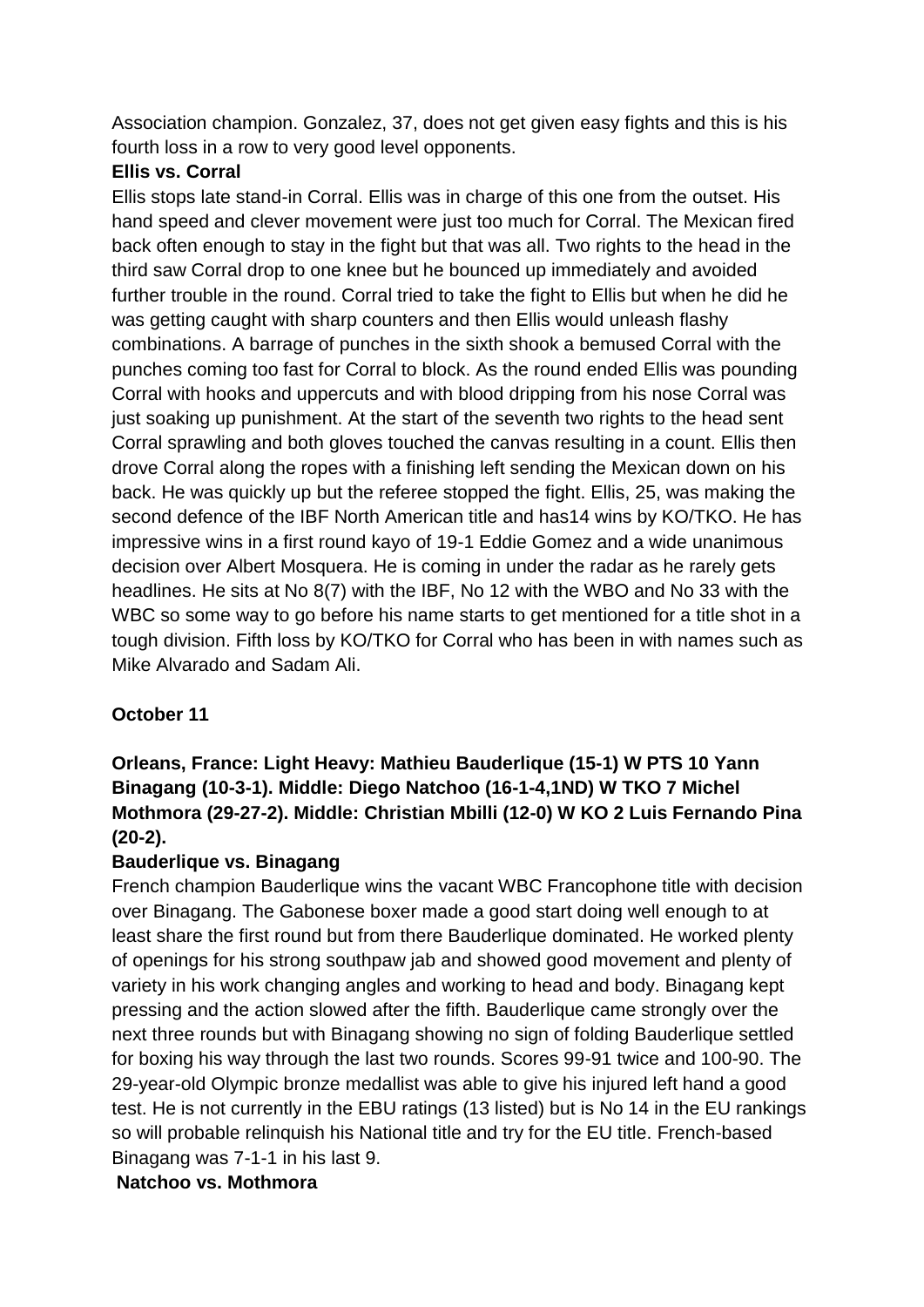If at first you don't succeed try, try and try again. Good advice but sometimes things are just not meant to be as seasoned pro Mothmora fails in his sixth attempt to win a Nation title in what will probably be his last chance. Mothmora was to have challenged the incumbent champion Anderson Prestot but after the weight-in Prestot learned that his son had suffered burns in an accident so he relinquished the title and headed for the hospital. Natchoo who was preparing for a fight in early November was brought in as a substitute and won the vacant title. Mothmora attacked strongly in the first focusing on the body. In the second a counter from Natchoo put Mothmora down. Mothmora was up quickly and seemed okay but a right put him down for the second time. Natchoo let his chance for a quick win slip and almost paid the price when he was stunned by a right from Mothmora in the fourth. Natchoo was back in control in the fifth and floored Mothmora twice more in the seventh to force the stoppage and win the title. The Algerian-born Natchoo, the French No 5, gets his sixth win by KO/TKO and is now 6-0-1 in his last 7 fights. Mothmora, 38, a former WBFederation champion might now consider retirement. **Mbilli vs. Pina**

Mbilli obliterates poor Pina. The visitor bravely but foolishly took the fight to Mbilli. Fighting with a fierce intensity and loading up on every punch Mbilli just walked through Pina's punches. In the second he battered Pina around the ring and then ended the fight in a brutal manner. He forced Pina to the ropes with two head punches and then landed a right to the body and with almost no leverage turned that into a sickening right uppercut to the chin. Pina was out and on his way down when Mbilli landed a left to the head and the Mexican was counted out. The 23-year-old Cameroon-born "Solide" has won all of his fights by KO/TKO taking less than 35 rounds for his twelve wins. He is a French citizen having moved to France with his family at the age of 11.He was European Youth and European Union champion and won a gold medal at the European Olympic Qualifier for Rio beating Anthony Fowler on the way. He competed for France at the 2016 Olympics losing to Cuban Arlen Lopez in the quarter-final and boxed for the Puerto Rican Hurricanes in the WSB. Second loss by KO/TKO for Pina who has a heavily padded record.

### **Tokyo, Japan: Super Light: Rikki Naito (21-2) W PTS 12 Daishi Nagata (11-2-1). Super Bantam: Hiroaki Teshigawara (18-2-2) W KO 5 Glenn Suminguit ( 21-4). Naito vs. Nagata**

Naito retains the OPBF title in all-southpaw, all-Japanese clash. This was a battle between the speed of Naito and the power of Nagata and was a close fight all the way. Nagata went in front over the first two rounds but then Naito had his jab working and scored some good shots to close the gap and the judges all had it 38-38 after four rounds. It was a similar picture over the middle rounds. Again Nagata attacked strongly in the fifth then Naito came on strong over the next three rounds. After eight two judges had them even with the third having Naito in front 77-75, It was difficult to split them in the ninth but Nagata had a big tenth flooring Naito with a left. Naito fought back and before the bell for the last the judges all had it 104-104. They both poured everything into the twelfth but Naito just did enough to retain his title. Scores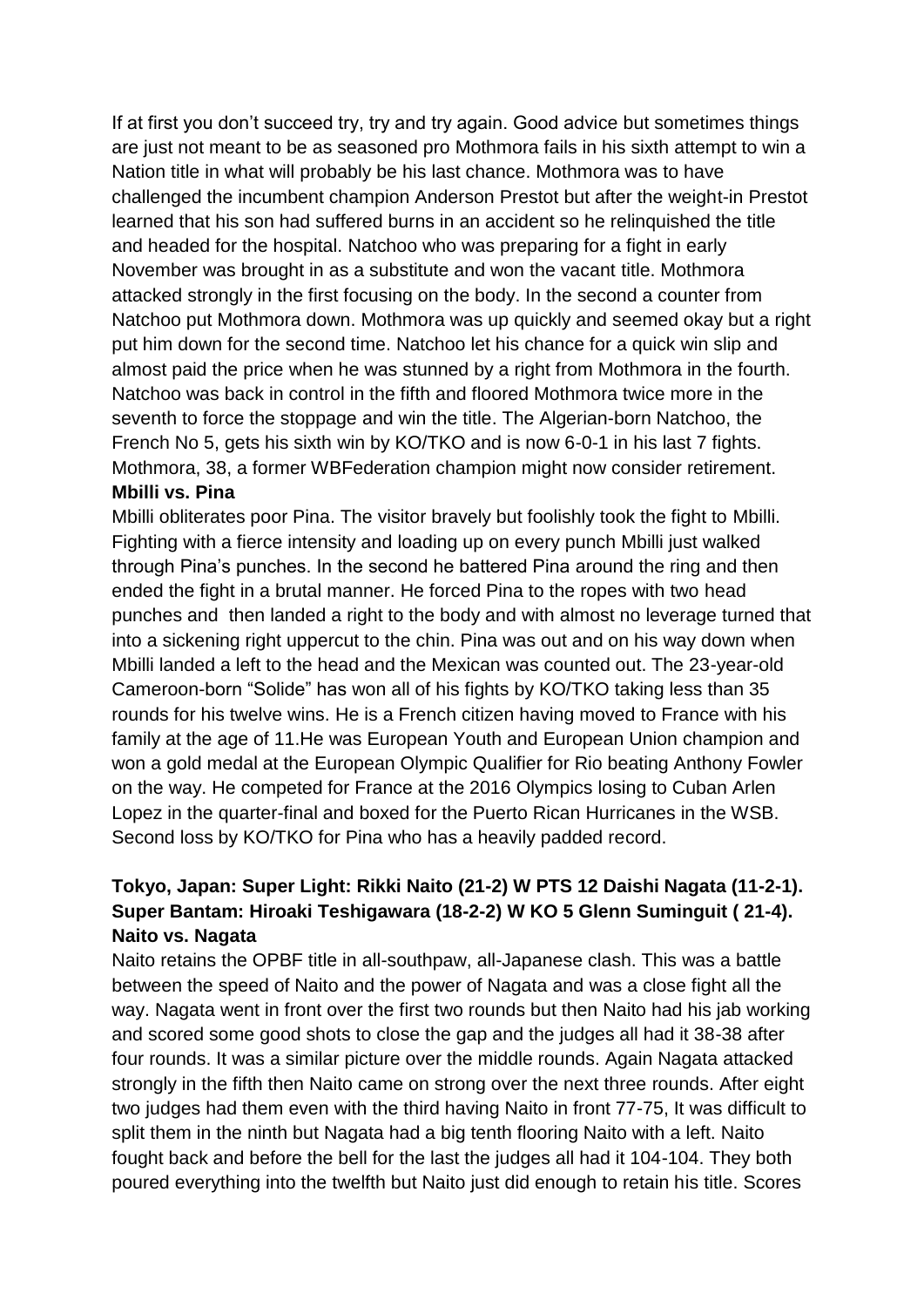114-113 twice for Naito and 114-114.Naito was making the second defence of the OPBF title and gets his sixth win in a row. No one expected the Japanese No 5 Nagata to make it as close as he was having his first ten round fight.

#### **Teshigawara vs. Suminguit**

Teshigawara wins the vacant OPBF title with kayo of Filipino Suminguit. Teshigawara just punched too hard for the Philippines champion. He floored Suminguit in the first and third rounds and ended it in the fifth with a brutal right uppercut. Teshigawara is now 15-1 in his last 16 fights and has 11 wins by KO/TKO. Suminguit was 9-1 in his previous 10 fights and this is his second loss by KO/TKO.

## **October 12**

**Santiago de Chile, Chile: Super Middle: Julio Alamos (11-0) W PTS 11 Facundo Galovar (10-4-1).** Fighting in his home city Alamos keeps his 100% record and lifts the vacant WBA Latino title with wide unanimous verdict over very modest Argentinian Galovar. Alamos won every round but also showed a very leaky defence. Galovar was able to stay competitive with counters and against a better level of opposition Alamos could have hit real trouble. Scores 110-100 twice and 109-103 all for Alamos. The former Chilean amateur champion boxed at 81kgs before turning pro and made the change to the pro ranks after failing to win his way through the Americas Olympic Qualifier for Rio. Galovar had won 6 of his last 7 fights.

### **Accra, Ghana: Super Welter: John Akulugu (15-5) W PTS 12 Daniel Lartey (13- 2-1). Super Middle: Delali Miledzi (10-0) W PTS 12 Iddrisa Amadu (10-3). Akulugu vs. Lartey**

In the first show ushering in a revived Boxing League Akulugu outpoints Lartey for the vacant Ghanaian title but the title remains vacant as Akulugu failed to make the weight. He used his longer reach to control the fight with Lartey having no answer to the jab of "Fire Stone". Lartey's corner gave him a slapping after the seventh which seemed to work as Lartey was more competitive from there but by then Akulugu had already built a winning lead. Scores 120-108, 119-109 and 117-115 all for Akulugu.

### **Miledzi vs. Amadu**

Miledzi wins the vacant National title with split verdict over Amadu. It was Amadu who made the better start and looked to have taken the first three rounds. Miledzi increased his work rate from the fourth and fought his way in front. Neither fighter was able to control the action which featured plenty of fiery exchanges but Miledzi had done enough to take the decision. Scores 117-112 and 115-114 for Miledzi and 117-111 for Amadu.

**Salgotarjan, Hungary: Cruiser: Josef Darmos (11-2-3) DREW 10 Tomas Toth (9- 6-5). Cruiser: Imre Szello (22-0) W PTS 6 Gusmyr Perdomo (25-9). Super Feather: Zoltan Kovacs (22-5-1) W TEC DEC 7 Rafael Hernandez (28-11-2,1ND). Darmos vs. Toth**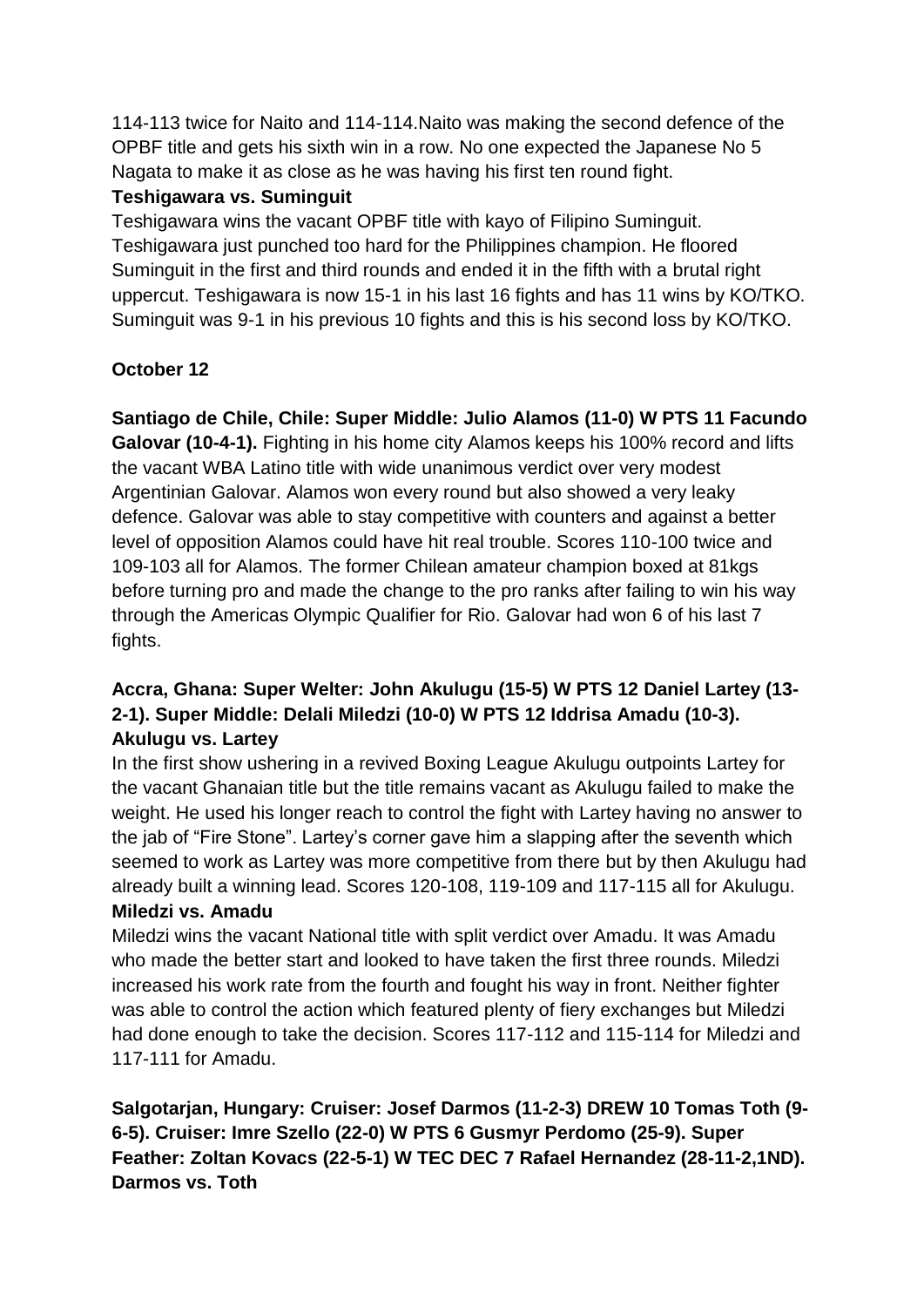The Hungarian title is still vacant after Darmos and Toth ended up even on a technical decision. Darmos was a regular fixture in the Hungarian amateur team but despite being Hungarian champion eight times and winning bronze medals at two European Union Championships he has struggled as a pro. He started well enough here building an early lead and looking comfortable. After the fifth round Toth started to roll and by the eighth he was the one who looked on the way to victory. Early in the ninth a clash of heads saw both fighters suffers cuts which were too bad for the fight to continue so it went to the cards. Scores 86-86 twice and 87-85 for Toth making it a majority draw. Darmos "The Gladiator" is 33 and looks unlikely to get passed domestic level. "Barbarian" Toth (they had those Gladiator and Barbarian nicknames way before this fight), a former national champion had lost his last two fights.

#### **Szello vs. Perdomo**

Szello wins but in an untidy match. Szello was having problems with the awkward southpaw style of the veteran Venezuelan and for much of the fight the referee was the busiest man. Szello gradually broke down Perdomo's resistance and after rocking Perdomo with a head-snapping right in the seventh he took Perdomo to the ropes and another right had Perdomo sliding down the ropes and the referee stepped in and halted the fight. The 35-year-old "Imo" has 13 wins by KO/TKO. He was one of the most successful of all Hungarian amateurs and is rated WBO 4/IBF 9(8)/WBC 16 but the EBU has him at No 11 in their ratings. His only chance of landing a title shot is if Oleg Usyk relinquishes the four titles. Perdomo, 41,and 16 years a pro, lost to Mikkel Kessler for the WBA super middle title in 2009 but last year he beat the 20-2 Haitian Azea Augustama in Haiti.

#### **Kovacs vs. Hernandez**

Cuts also brought this fight to a premature end. A clash of heads saw Kovacs suffer a cut early in the fight. His corner did a good job on it but for a couple of rounds the blood was affecting Kovac's vision. He settled and was winning the rounds but the cut opened again and it was impossible for Kovac's to continue so again it was decided on the cards. Scores 70-63, 69-64 and 69-65 for Kovac's. The 26-year-old "Caramel" was 3-4 in his first 7 fights but is now 19-1-1in his last 20. Venezuelan Hernandez, a former interim WBA super bantam title challenger, had won 6 of his last 7 fights with the six wins all coming by KO/TKO.

**Alta Valle Intelvi, Italy: Super Bantam: Iuliano Gallo (9-2) W PTS 10 Daniele** 

**Limone (16-8-1).** Gallo holds on to his National title with a split decision over more experienced Limone. Gallo rocked Limone badly with a right in the first round but Limone recovered and they fought on equal terms. Over the fifth and six Limone was finding gaps in the southpaw defence of Gallo. The seventh was a close round but in the eighth and ninth Gallo outworked Limone on the inside. Both tiring fighters put everything into a frantic last three minutes with Gallo coming out on top. Scores 95- 94 twice for Gallo and 95-94 for Limone. This was the first defence of the title for Gallo who won the crown at the second attempt. Former feather champion Limone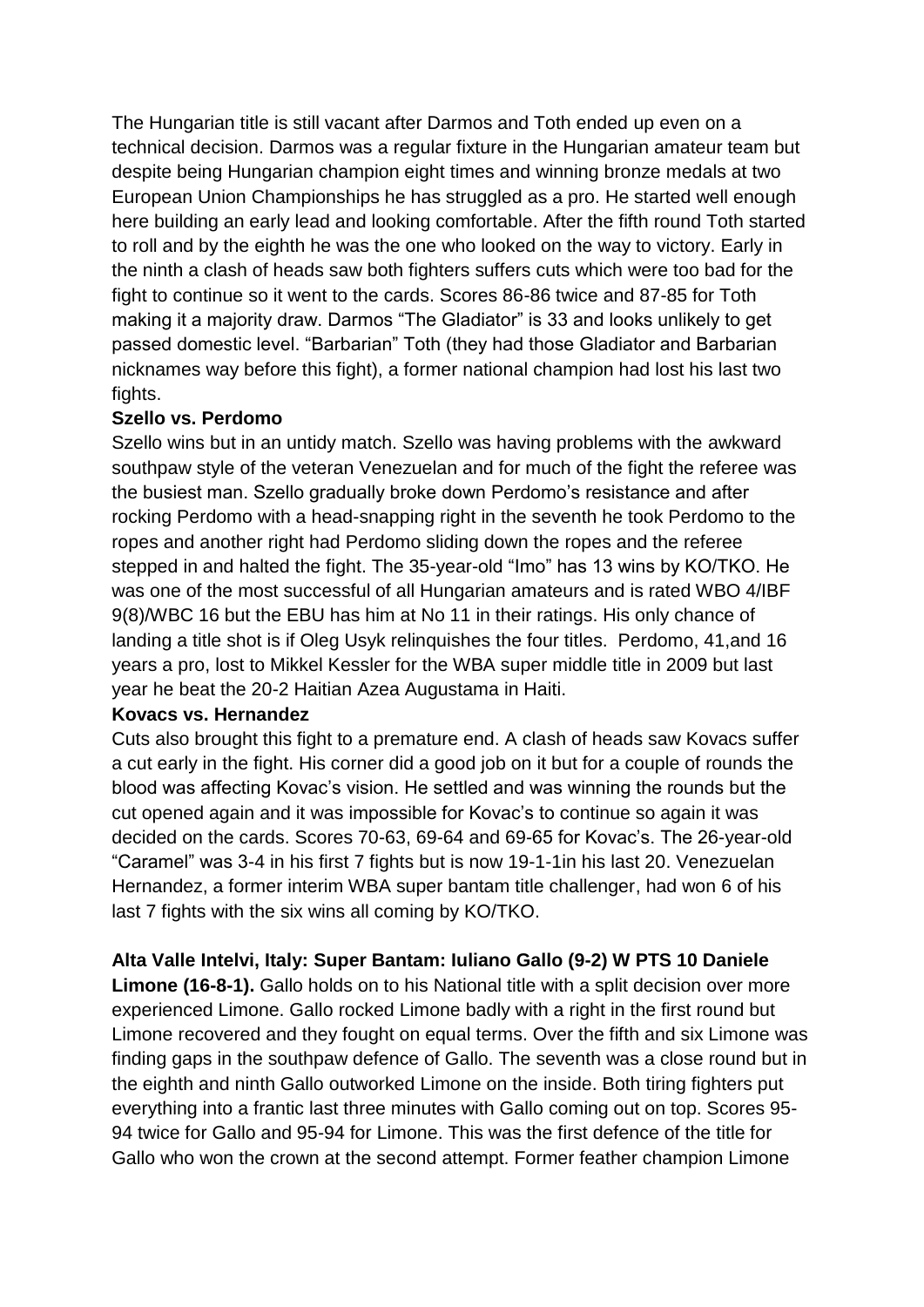had lost 3 of his last 4 fights including defeats in fights for the national super feather and European Union super bantam titles.

# **Mdantsane, South Africa: Fly: Ulises Lara (21-16-2) W PTS 12 Thembalani**

**Nxoshe (19-8-2)** Mexico's "Little Mouse" Lara makes it two wins in two fights in South Africa as he collects the vacant WBC International title. Pressure and power won this one for Lara. He exerted nonstop pressure on local fighter Nxoshe who lacked the power to keep Lara out. Lara was going for quantity rather than quality in his work and leaving plenty of gaps for Nxoshe to score but the visitor came out on top in the exchanges despite a good effort from Nxoshe and Lara was a clear winner. Scores 117-111, 116-112 and 116-114 all for Lara. The Mexican had knocked out good level South African Nhlanhia Ngamntwini in July. He has a stoppage win over former IBF light fly champion Javier Mendoza and won and lost in fights with former WBO minimumweight champion Moises Fuentes so this was a big ask for former South African champion Nxoshe.

## **Torremolinos, Spain: Super Middle: Ronny Landaeta (16-0) W PTS 12 Anatoli Hunanyan (8-3-1). Super Welter: Navid Mansouri (18-1-2) W TKO 2 Bogdan Mitic (21-11).**

#### **Landaeta vs. Hunanyan**

Predictable win for Landaeta against late substitute Hunanyan in clash for the vacant European Union title. Landaeta dominated the fight all the way but Hunanyan fought hard enough to make it an entertaining twelve rounds. Both fighters were handicapped by a damp, slippery canvas that made it difficult to get a good platform to throw their punches. Scores 118-110 twice and 117-111 for Landaeta. Venezuelan-born Landaeta will now be hoping to challenge for the EBU title next year. Armenian-born Hunanyan came in as a late substitute after Spanish middleweight champion 15-0 Cesar Nunez was injured. Hunanyan was not up to the usual EBU standard as a challenger but he saved the show and did his job well in going ten rounds with big puncher Landaeta.

#### **Mansouri vs. Mitic**

Rotherham's Mansouri extends his unbeaten run to 12 with stoppage of Mitic. The former undefeated English champion is now 11-0, 1 technical draw including a victory over then unbeaten Sam Sheedy. After only one fight in almost three years he is now fighting in Spain and this is his third win this years. Serbian Mitic suffered his fourth loss by KO/TKO.

### **Rangsit, Thailand: Super Flyweight: Kongfah (24-1) W PTS 10 Mateo Handig (15-17**

8A Kongfah keeps his OPBF title after unanimous decision over useful Filipino southpaw Handig. Scores 97-93 for Kongfah on all cards but Handig gave Kongfah plenty of problems along the way. Kongfah's only loss was a seventh round knockout in 2015 to future WBC champion Daigo Higa. He has won ten fights since then but against very carefully selected opponents so the figures are meaningless. Way back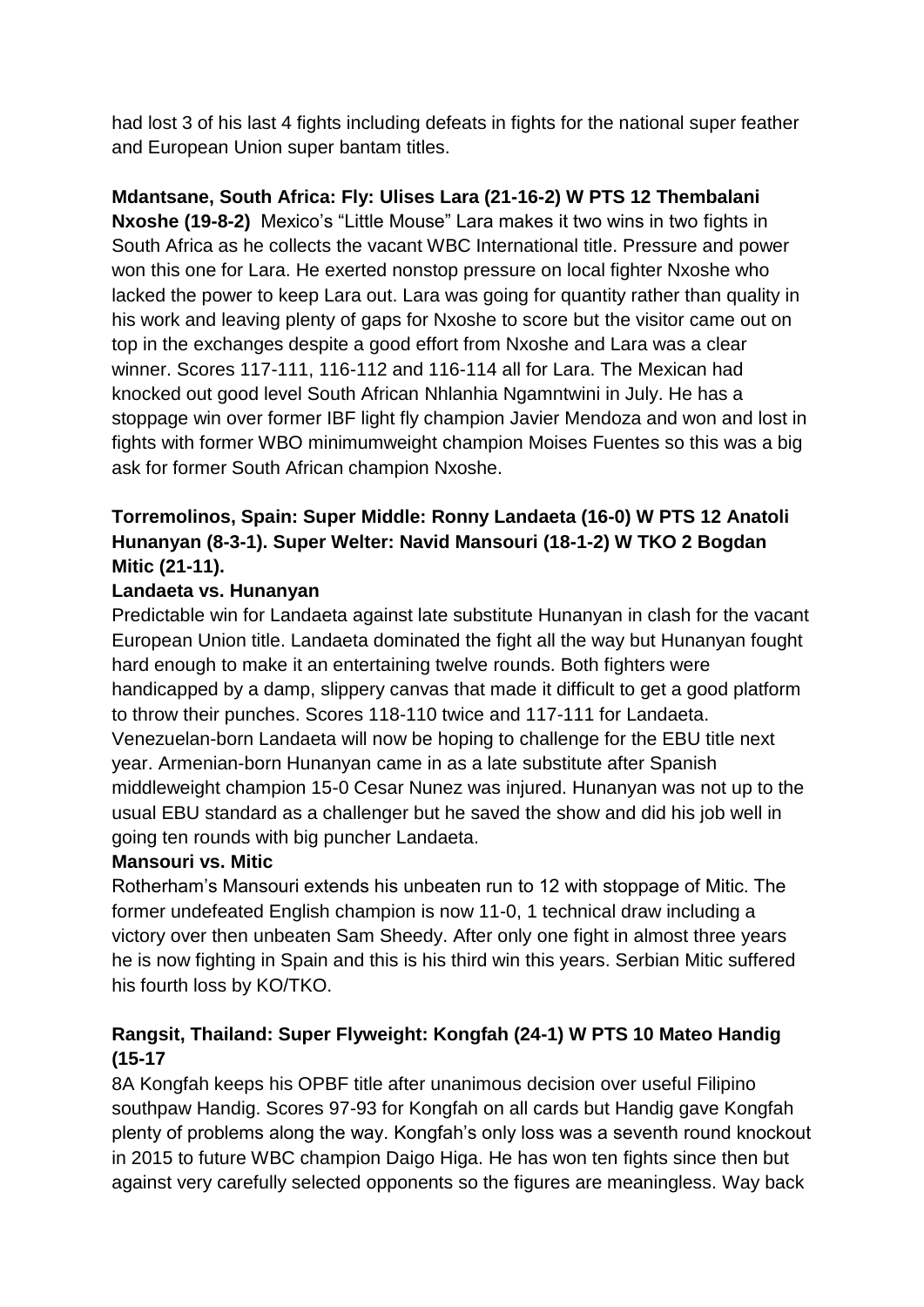Handig fought in an IBF eliminator but he has slipped away. He had a spell of eleven consecutive losses but had won twice against domestic opposition this year.

### **Sheffield, England: Super Fly: Tommy Frank (9-0) W PTS 10 Adam Yahaya (18- 3-1). Bantam: Nasibu Ramadhan (25-12-2) W TKO 5 Loua Nassa (11-2). Frank vs. Yahaya**

In a night of mixed fortunes for local fighters Frank comprehensively outpointed tiny Tanzanian Yahaya. Frank was much taller, 5'7" to the 5'1" of Yahaya, and also had a big edge in technical ability and was able to use a strong jab to control the fight against the southpaw visitor. He also worked hard to the body with Yahaya eventually tiring under the pressure. Frank staggered Yahaya with a right hook in the sixth and had him in trouble in the eighth with a left hook but Yahaya stayed the distance. Referee's score 100-90 for Frank. The BBB of C Central Area champion will now be hoping for a shot at the Commonwealth title. First fight outside of Tanzania for Yahaya who was unbeaten in his last 16 fights but against very modest domestic opposition.

#### **Ramadhan vs. Nassa**

This one came out as a win for the away fighter. Nassa had lots of height over Ramadhan but the little Tanzanian southpaw just walked forward punching and giving Nassa no chance to use his better skills. A tiring Nassa was shaken by a couple of punches in the seventh spitting out his mouthguard to get some recovery time and then held and wrestled his way to the bell. It was only a temporary reprieve and a series of punches from Ramadhan in the seventh had Nassa in trouble and the referee stopped the fight. The 26-year-old Ramadhan gets win No 13 by KO/TKO. He had lost 3 of his last 4 fights but the opposition had been very strong including a points defeat against former WBO bantam champion Paulus Ambunda. This is the second inside the distance loss in his last three fights for 22-year-old Nassa

#### **October 13**

**Newcastle, England: Super Light: Robbie Davies (17-1) W PTS 12 Glenn Foot (23-4). Light: Francesco Patera (20-3) W PTS 12 Lewis Ritson (17-1). Light Heavy: Joshua Buatsi (8-0) W TKO 1 Tony Averlant (26-11-2). Heavy: David Allen (15-4-2) W TKO 1 Samir Nebo (10-3-1). Cruiser: Craig Glover (9-1) TKO 8 Simon Vallily (13-2-1). Super welter: Antony Fowler (8-0) W TKO 5 Gabor Gorbics (26-13). Super Bantam Thomas Patrick Ward (25-0) W KO 1 Tom Tran (6-2). Light Heavy: Lawrence Osueke (6-0) W PTS 6 Charles Adamu (32-11). Light Heavy: Hosea Burton (22-1) W TKO 1 Saidou Sall (10-9-2). Davies vs. Foot** 

Davies outpoints local fighter Foot to take Foot's Commonwealth title and win the vacant British title. This one saw a lot of blood shed as both boxers were cut. Davies took the lead early with some snappy jabs and accurate counters on the oncoming Foot. Davies took the first two rounds but the second saw the Liverpool fighter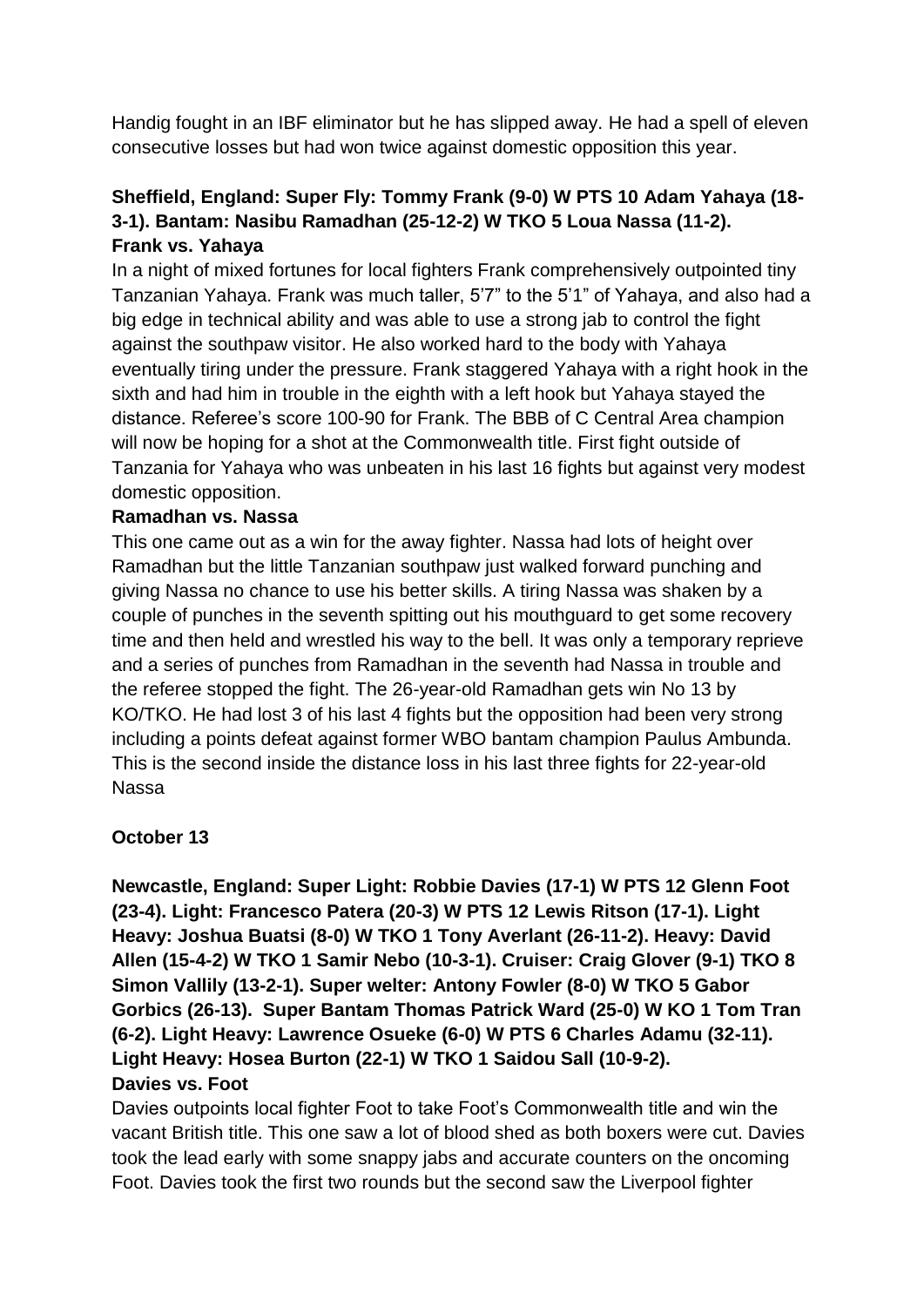showing blood on his nose but then more seriously he was cut over his left eye. Foot was trying to drag the better boxer into a brawl and was not always too careful with his head. As the cut worsened in the third Foot came into the fight more as he was rolling inside and work well to the body. Davies took over again in the fourth and fifth jabbing strongly and landing counters on the marching Foot. There was no way Foot was going to let his Commonwealth title go easily and there had also been some bed feeling before the fight. Foot put the pressure on again in the sixth to keep the fight close but he was also cut under his left eye. Despite Foot's best efforts from the half way mark Davies began to pull away. He was managing to stay on the outside for much of the time and catching Foot with jolting counters. The rounds were close but Davies was doing enough to win them and although Foot never stopped marching in and pressing the fight the better skills of Davies were giving the Liverpool fighter dominance and he ended up a clear winner. Scores 119-109, 118-110 and 117-112 all for the new champion Davies. Having reversed his only loss in emphatic style with a stoppage of Pole Michal Syrowatka Davies will be looking for big fights in 2019. He has now relinquished the Commonwealth title he won here so it may be he will go for defences of his British title or for the European title. Foot was making the first defence of the Commonwealth title that he won in a war against Jason Easton in March but now he has to regroup and decided which path to follow next.

#### **Patera vs. Ritson**

Belgian Patera shocks the local fans and quite a few boxing pundits by outpointing Ritson to win the vacant European title. Ritson had blown away a number of very useful British fighters and he started out looking to get rid of Patera in the same fashion. His strong jab was jerking Patera's head back and he had Patera on the retreat. Ritson was marching forward letting fly with hooks and uppercuts to the body. Patera showed some clever defensive work and scored with rapid body punches but it was assumed that he would go when Ritson really connected. In the third it was still a case of Ritson pressing but Patera was beginning to put together bunches of hooks and uppercuts whilst still on the back foot. Ritson did enough to take the fourth but Patera was standing and trading more and the scores at that point were 40-36 and 39-37 for Ritson but with the third judge seeing it 39-37 for Patera. The Belgian really came to life in the fifth. He was firing multi-punch cluster of hooks and uppercuts, He was finding plenty of gaps in Ritson's defence and giving the local fighter a torrid time. Ritson had a better sixth scoring with his own jab and with thumping body punches but was again wide open to counters. Patera was still mostly on the back foot but in the seventh he again peppered Ritson with bunches of punches. Patera is not a big puncher but he was landing a lot more than Ritson and he took the eighth with thumping body punches. After eight the scores were 78-74 Ritson, 76-76 and 78-74 Patera. Ritson had a better ninth on the front foot scoring with left hooks and being able to walk through the lighter punches from Patera. The fight was poised to go either way and it went Patera's way. Over the last three rounds he was sending flashing rights and lefts through Ritson's defence and the British fighter had no answer to the Belgian's hand speed, movement and accuracy and Patera swept the last three rounds. Scores 116-112 Ritson, 116-112 for Patera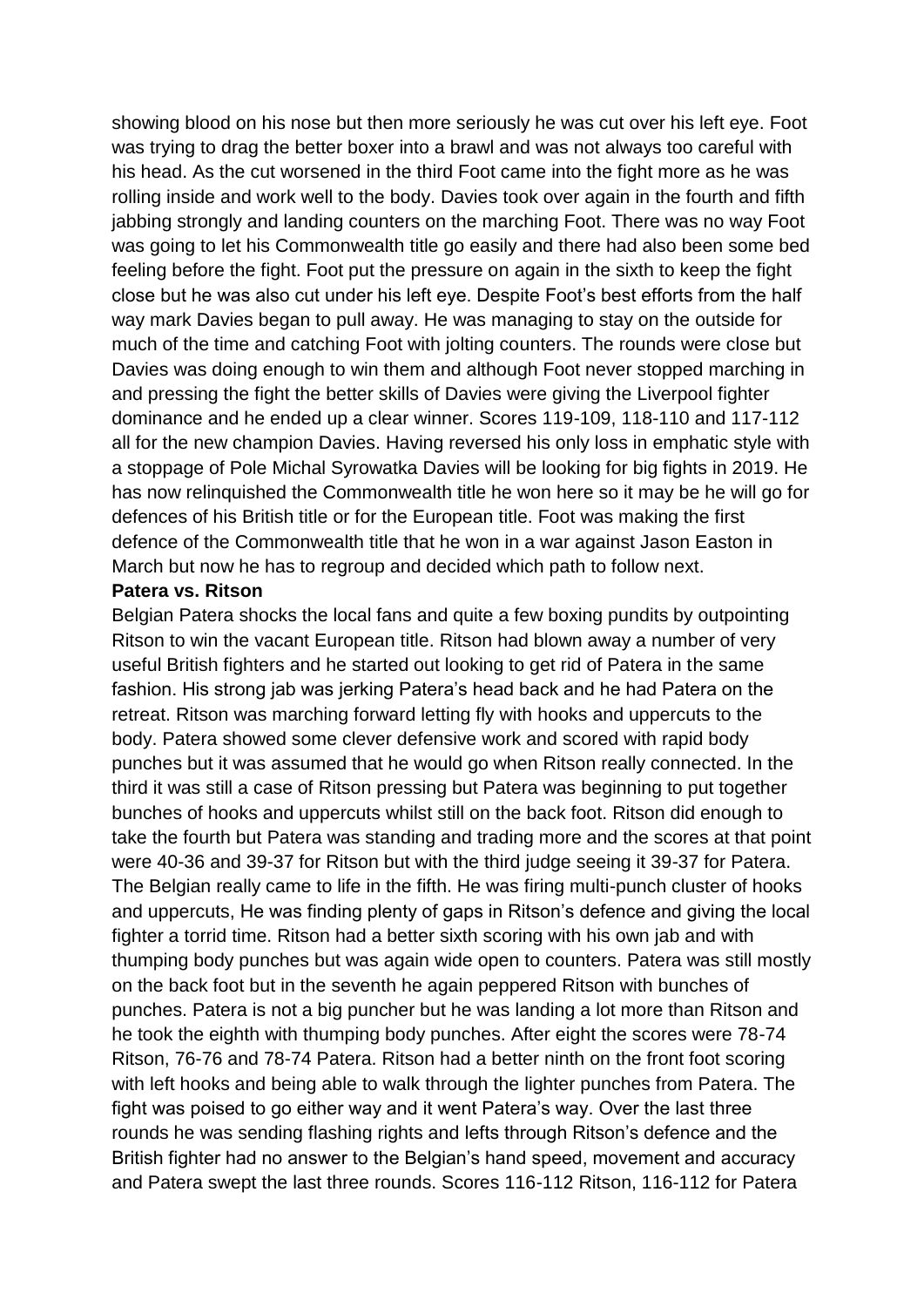and 116-112 for Patera. The 25-year-old Patera proved a clever boxing resilient fighter with great hand speed. He had his tactics right in seeing out early pressure from Ritson and slowly upping his work rate to be strong over the championship rounds. He had lost a very close split decision to Sean Dodd in his only previous fight in Britain. He turned in an impressive performance in taking a split verdict over Edis Tatli in Finland to win this European title but was well beaten by Tatli in the return fight. For Ritson it was a case of don't change what works but you better have a Plan B if doesn't but he did not seem to have a Plan B. He had rolled over top level opposition but had no answer to the clever movement and fast, accurate combinations from Patera. He did not become a bad fighter overnight and at 25 he will have plenty of chances to get back to the top if he takes the right lessons from this loss.

#### **Buatsi vs. Averlant**

Impressive power show from Buatsi as he stops seasoned French campaigner Averlant. The tall Frenchman tried to use his longer reach to box on the outside but could not keep Buatsi away. Buatsi put Averlant down twice. The second knockdown came from a thudding left hook to the body. Averlant went down on one knee then half rose and went down again. He tried for a second time and was up but then dropped again and the referee stopped the fight. The 25-year-old Ghanaian born British Olympic bronze medallist has finished six of his fights by KO/TKO and was making the first defence of his WBA International title. Averlant, a former WBFederation champion, is now 2-3 in his last 5 fights losing on points to world rated Dominic Boesel and retiring after seven rounds against Anthony Yarde.

#### **Allen vs. Nebo**

The "White Rhino" tramples all over poor Nebo ending this one in 65 seconds. Allen landed a couple of body punches in the first few seconds of the fight and quickly had Nebo on the retreat. He took him to the ropes and dug in some more shots to the body. Nebo fired some punches in return but then backed to the ropes and Allen struck with a right and then a left hook to the body. Nebo dropped to one knee and was counted out. Second inside the distance win in a row for Allen following his crushing kayo of unbeaten Nick Webb in July. Allen has been brave enough to go up against Dillian White, Luis Ortiz and Tony Yoka but is sensibly now getting some less arduous fights before taking a leap up to the top level again. Syrian-born Nebo lost his first fight on a first round kayo but then went 10-0-1 in his next eleven before being stopped by unbeaten German hope Tom Schwarz in four rounds in February. **Glover vs. Vallily**

Glover moves to seven inside the distance wins on the bounce as he stops Vallily in the eighth. It looked as though this would be over quickly as Glover floored Vallily with a right in the first. Vallily made it to his feet and to the bell but he had been badly hurt. Glover had Vallily rocking with a left hook in the second. Glover continued to boss the fight despite suffering a cut by his right eye. It continued downhill for Vallily when he lost a point in the fifth for a butt and shipped punishment in the sixth and seventh. In the eighth when a strong combination from Glover had Vallily floundering the fight was stopped. Impressive show from the Liverpool fighter who will be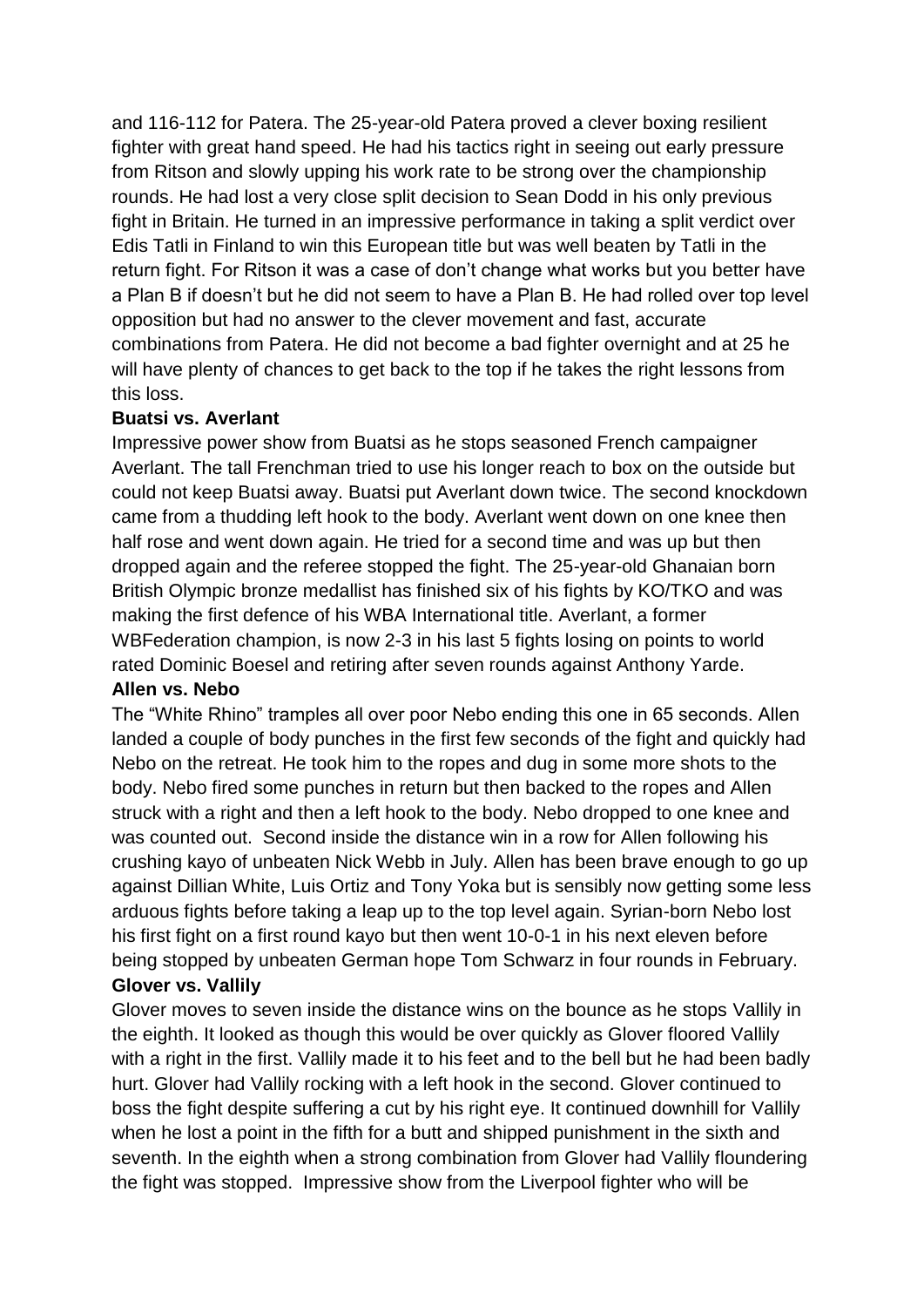looking to challenge for the British title in 2019. Vallily's only other loss was a stoppage against Mario Breidis and last time out in June he drew with unbeaten Arfan Iqbal for the English title making this an even more impressive results for Glover.

#### **Fowler vs. Gorbics**

Fowler takes a few rounds to catch up with the survival minded Gorbics but then ends it quickly. Fowler found a way past the high, tight guard of Gorbics and bombarded Gorbics who dropped under the barrage. He did get up but the referee halted the contest. Seventh win by KO/TKO for the Liverpool boxer. He has considerable amateur achievements behind him including twice winning the British Championships, getting gold at the Commonwealth Games, a bronze medal at the World Championships and competing at the Rio Olympics. He is ready to step up to stiffer domestic opposition. Hungarian Gorbics is 0-4 in fights in the UK.

#### **Ward vs. Tran**

This was just a keep ticking over fight for unbeaten Ward but he made it a waste of time. Instead of getting a few rounds of work the County Durham fighter ended it early. He dropped Tran with a right bringing blood leaking from Tran's nose and followed that with a second knockdown from a left to the body and Tran was counted out. Ward, 24, has good domestic wins over James Dickens and Sean Davis and is No 4with the WBO so will be hoping to get a title shot in 2019. German Tran in way over his head.

#### **Osueke vs. Adamu**

Osueke is still finding his feet as a pro and Adamu had enough experience to get through six rounds. Osueke had a considerable reach advantage and a far superior skill set than the Ghanaian veteran. Osueke was able to slot home his jab and dealt easily with the crude rushing attacks and wild swings of Adamu on his way to winning every round. Referee's score 60-54. As an amateur he was a three-time British champion and competed at the European Championships. Ghanaian Adamu competed at the Olympics way back in 2000 when he beat Britain's Courtney Fry. A former Commonwealth champion at 41 he is okay against domestic opposition but is not good enough to test fighters such as Osueke

#### **Burton vs. Sall**

Burton made it a good family night. He is the uncle of Osueke and he got his job done in just in just 29 seconds finishing poor Sall with a body punch. The 6'4" 30 year-old former British champion moves to four wins on the road back after losing his title to Frank Buglioni in 2016. Fourth loss in a row for Frenchman Sall including a six rounds points loss to Joshua Buatsi in October.

#### **London, England: Bantam: Lee McGregor (5-0) W TKO 12 Thomas Essomba (8- 5). Heavy: Michael Hunter (15-1) W TKO 10 Martin Bakole Ilunga (11-1).Light Heavy: Chris Billam Smith (7-0) W RTD 5 Robin Dupre (13-2). McGregor vs. Essomba**

McGregor wins the vacant Commonwealth title in only his fifth fight as little Essomba shows him how tough the pro game can be. McGregor had huge physical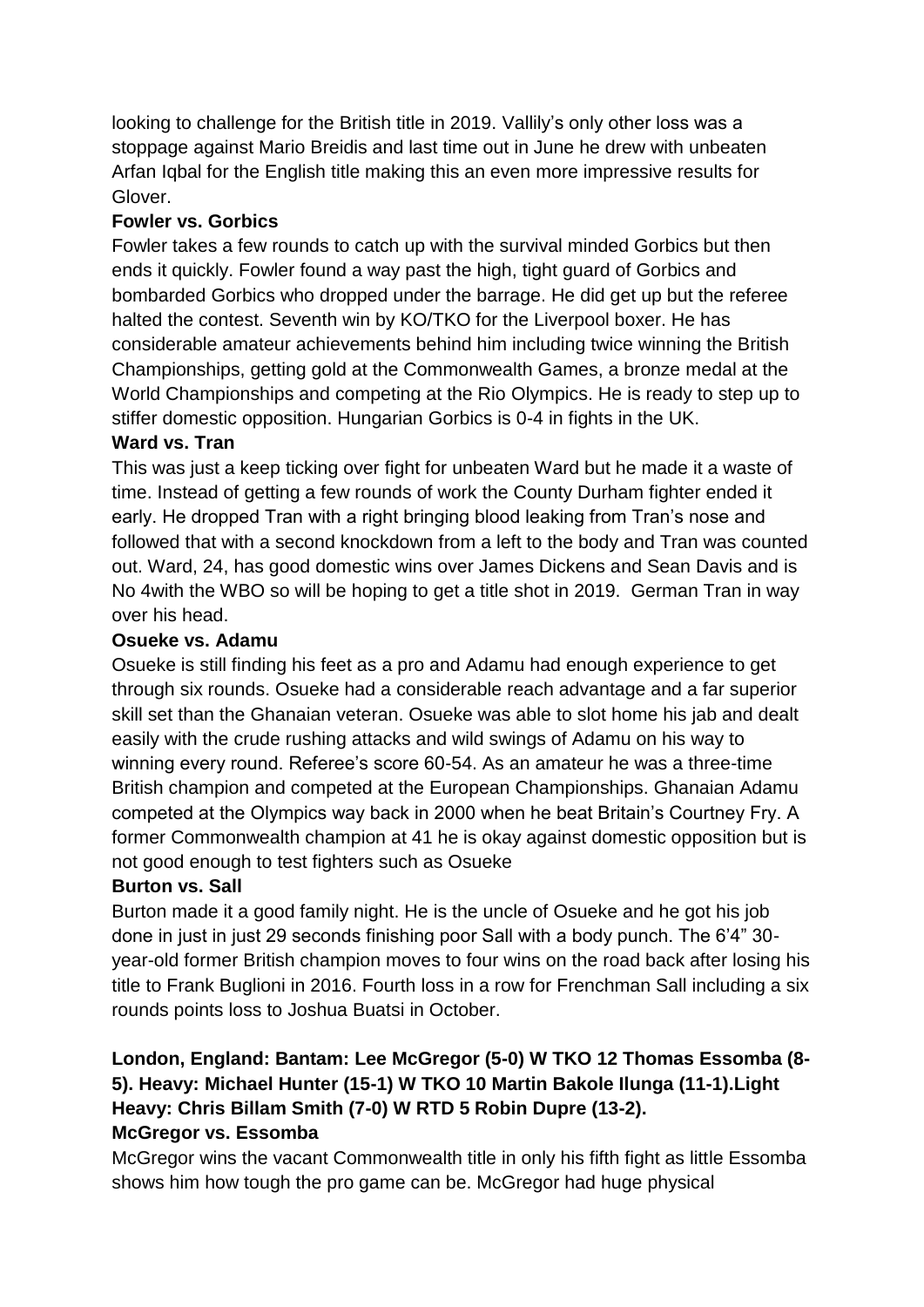advantages and used his jab well in the first but Essomba was quick-handed and scored with a sharp left hook. The pace in this one was hot as both were looked to take control. Essomba hustled and bustled in the second with McGregor digging to the body with left hooks. McGregor chose to go inside in this round and they both cracked home uppercuts and hooks. McGregor's cleaner work had him in front but in the fourth he went over and was given a count. He protested that he had tripped over Essomba's right leg when avoiding a punch. The video showed that was what happened but it was understandable that the referee thought it had been caused by a punch and it was a 10-8 round for Essomba. The fight was a bit untidy in the fifth but again the hooks to the body from McGregor were connecting. It was close quarters stuff again in the sixth and seventh in what was an entertaining clash of styles. McGregor went inside again in the eighth and ninth but Essomba was scoring well with hooks and landed a couple of crisp uppercuts. McGregor had clawed back the 10-8 round and was in front but could not subdue the little Cameroon's fighter. The tenth was a brutal round as they just stayed in the pocket and swapped punches. McGregor was getting the better of the exchanges and Essomba was showing signs of tiring but was still willing to stand and trade punches. In the last a fierce uppercut from McGregor saw Essomba stagger and then go down as McGregor landed a coupled more punches. The game Essomba was finished and just could not lift himself to beat the count. A great little fight that will have done McGregor a great deal of good for the questions it posed and the answers he gave. His other four fights had lasted less than nine rounds in total so this fight was a big step in his pro education. Former champion Essomba fought his heart out. Too often he has given away weight or taken short notice jobs to get fights and he showed here he is a flyweight who must be respected.

#### **Hunter vs. Ilunga**

Scots-based DRC fighter Ilunga loses his unbeaten tag as he is stopped by Hunter. Ilunga towered over Hunter and had a 43lbs weight advantage-or disadvantage as it turned out. Hunter was more mobile and quicker with his punches. He was buzzing around Ilunga and finding it was easy to hit the bigger man with jabs and straight rights. However his punches just bounced off Ilunga and Ilunga's clubbing shots seemed to rock Hunter every time they landed. Hunter had to get inside score and get out again as their respective power was heavily in Ilunga's favour. Ilunga was also tiring Hunter by leaning on him in the clinches and although Hunter was clearly outscoring Ilunga you felt that one big punch from Ilunga could end things. It came close to happening when a hefty left hook in the seventh had Hunter badly shaken with the bell coming just in time for the American. By the eighth Hunter was also cut over his right eye. A punch from Ilunga sent Hunter's mouthguard flying in the ninth but Ilunga was looking exhausted and had now suffered an injury to his right shoulder. Hunter piled on the punches in the tenth and Ilunga was unable to hold him off. Hunter bombarded Ilunga with punches with the DRC fighter trying to punch back but only able to use his left. He did land one right hook but Hunter landed a booming right to the head and drove Ilunga stumbling to the ropes with a stream of head punches. As he pounded on Ilunga and with nothing coming back the referee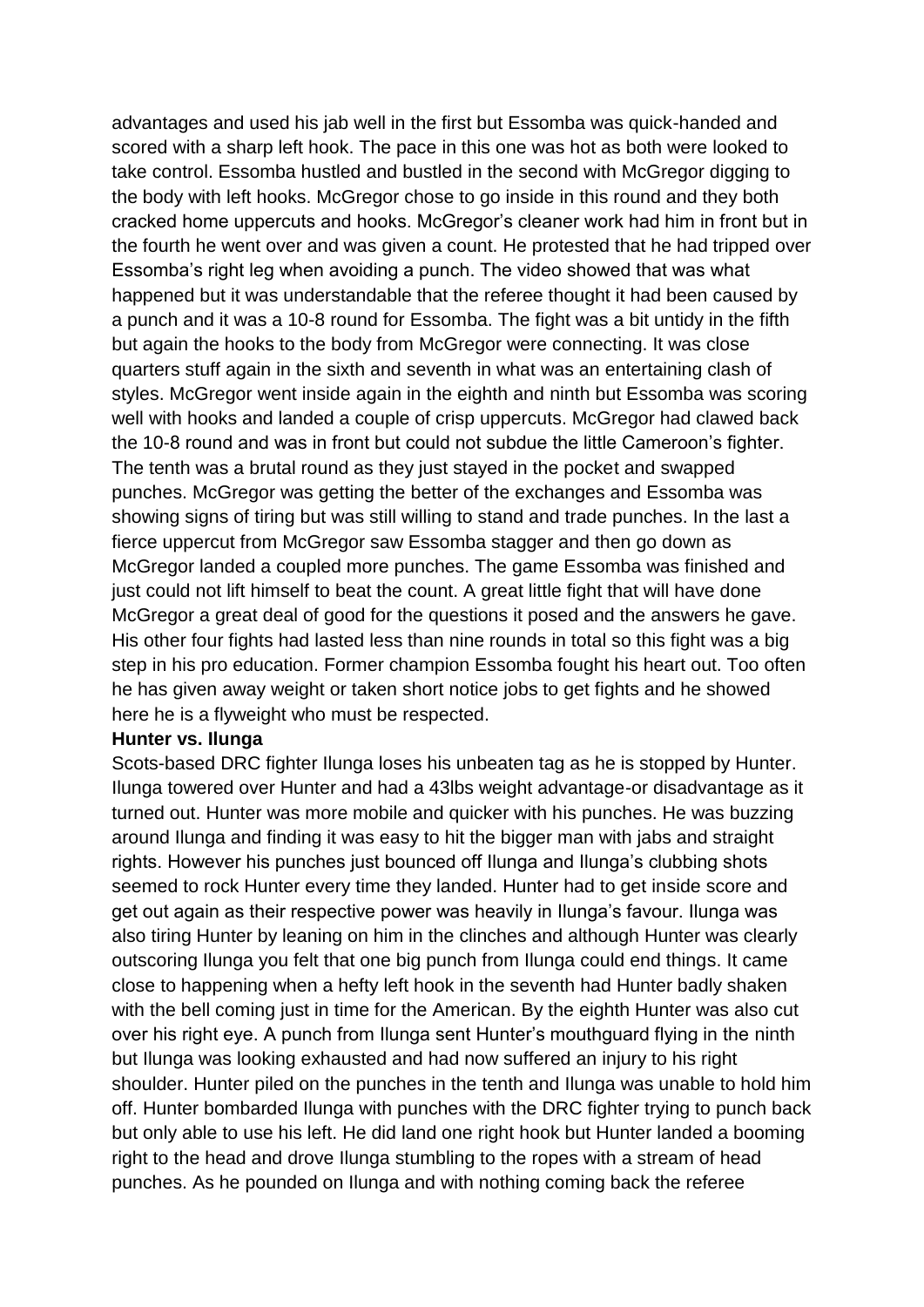stopped in and stopped the fight. The 32-year-old Hunter, the son of Mike "The Bounty" Hunter is really a cruiserweight. His only loss was on points against Oleg Usyk for the WBO title in April 2017 after which he moved up to heavyweight. In the 2012 Olympics he only lost on countback to Artur Beterbiev and he scored wins in amateur action over Andrew Tabiti, Oscar Rivas and Andy Ruiz. In his fight in June he knocked out 26-2 Igor Kiladze so this was a very risky choice of opponent for the inexperienced Ilunga. The Scottish-based Ilunga had less than 36 rounds as a pro behind him and it showed here. The brother of Ilunga Makabu Ilunga came over to Britain with his brother to act as a sparring partner for Ilunga's fight against Tony Bellew and decided to stay. He is powerful and a big puncher but slow.

#### **Smith vs. Dupre**

Prospect Smith gets a useful stoppage win over former Commonwealth title challenger Dupree. The 6'3" Smith has an impressive build whereas Dupree looks nothing like a boxer is supposed to look. He is fleshy and looks soft-but isn't. Smith used his reach well and boxed behind a strong jab. Dupree proved faster than he looks and showed he takes a punch well. A Smith jab staggered Dupree in the second and he was also hurt by a left hook late in the round. However he was finding gaps and scoring with some sharp counters. Smith worked the jab well again in the third with Dupree constantly on the back foot but surprising Smith some jabs and rights. A right uppercut brought blood from Dupree's nose in the fourth as Smith upped his pace looking for a stoppage. Smith connected with heavy rights and lefts in the fifth and at the end of the round with blood dripping from his nose Dupree retired. Sixth win by KO/TKO for 28-year-old Smith who is ready for some stiffer tests. This was billed as a Commonwealth eliminator but it was not. Dupre came in as a late choice as he gets his second loss by KO.TKO.

**Mexico City, Mexico: Super Feather: Eduardo Hernandez (27-0) W TKO 2 Luis Diaz (23-4-1).** Is Hernandez the next Munguia? He is certainly knocking over the opposition in the same manner that Jaime Munguia did. The youngster from Mexico City dismantled Colombian Diaz scoring three knockdowns before the fight was stopped. In the first Hernandez was pressing Diaz looking for an opening. That came late in the round when a left to the body and a right to the head sent Diaz tumbling to the floor. He got up and the bell saved him from disaster-for a short while. In the second Diaz was retreating behind his jab but when his back touched the ropes there was nowhere to go and two clubbing rights to the head put him over. He climbed to his feet but then went down on his hands and knees from a series of head punches and the referee immediately stopped the fight. The 20-year-old "Rocky" has amassed 21 wins in a row by KO/TKO. This was the fifth defence of his WBC Youth title. He is No 3 with the WBC but probably needs some sterner tests before fighting for the title, but that's what people thought about Munguia when he came in against Sadam Ali. Diaz has a heavily padded record with his last six victims having only sixteen wins between them so no test for Hernandez here.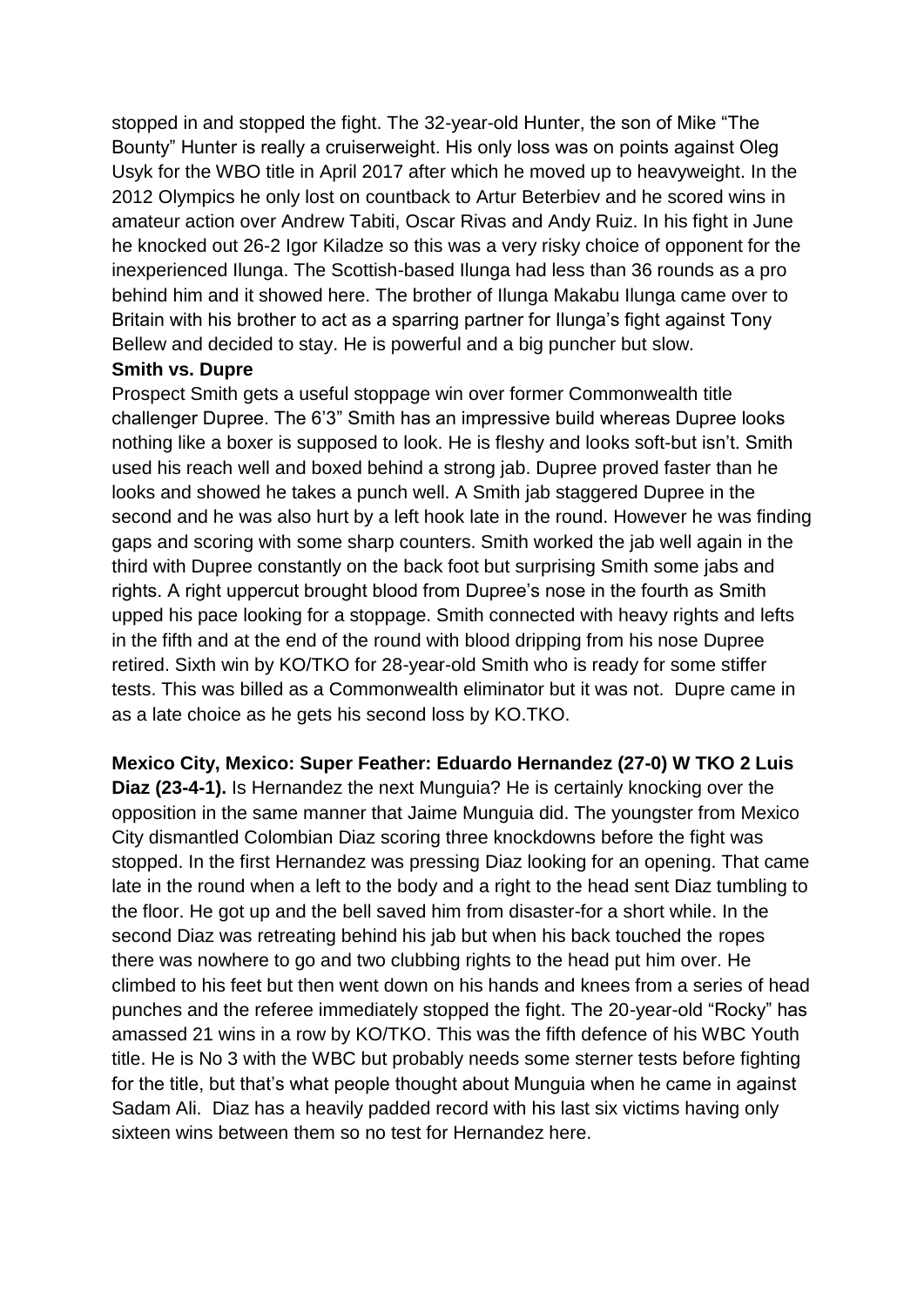#### **Montreal, Canada: Super Light: Mathieu Germain (16-0) W PTS 10 Carlos Jimenez (14-9-1). Super Middle: Erik Bazinyan (21-0) W TKO 6 Francy Ntetu (17-3). Welter: Ghislain Maduma (20-3) W PTS 8 Diego Luque (21-6-1). Germain vs. Jimenez**

Germain gets his toughest test to date and has to settle for a split decision over Mexican Jimenez. The local fighter made a hesitant start under the pressure from Jimenez who looked to be in front after the first three round. A damaging left uppercut in the third sparked Germain into action and he swept the next three rounds with Jimenez's work rate dropping. Jimenez came back to life in the eighth getting through with some sharp shots. Then it was Germain's turn to rally and he was strong enough over the last two rounds to take the decision. Scores 99-91 and 98-92 for Germain and 96-94 for Jimenez with the first two scores looking harsh on Jimenez and the last looking too generous for Jimenez. "G-Time Germain, 29, holds on to his IBF North American title. Jimenez had won his last four fights including an upset victory over 27-0 Pedro Campa in October.

#### **Bazinyan vs. Ntetu**

Bazinyan continues on his winning way with stoppage of Ntetu. Bazinyan was forcing the fight hard over the first two rounds with Ntetu doing a lot of holding to ease the pressure. In the third it looked as though Ntetu was going to turn the fight his way as they traded punches in an exciting round. Bazinyan steadied things in the fourth when a combination took a lot of the fire out of Ntetu. From there Ntetu was too often finding himself on the ropes and taking punishment. Bazinyan pounded Ntetu in the fifth and with Ntetu trapped on the ropes floored him with an array of punches in the sixth. Ntetu made it to the vertical but was again on the ropes and sliding down under a succession of head punches when the referee stopped the fight. The Armenian-born Bazinyan, 23, was making the first defence of his WBO NABO title and wins the vacant WBA-NABA trifle. He has 16 wins by KO/TKO. A former Canadian Golden Gloves champion, Bazinyan's parents brought him to Canada when he was 16 to avoid compulsory Army service and it is proving a wise decision. He is now No 6 with the WBO. Ntetu from the DRC won his first 16 fights but was brought down to earth by inside the distance defeats against David Bermudez and Marcus Browne.

#### **Maduma vs. Luque**

Maduma saves the night for DRC boxers as he takes a comfortable victory over Argentinian Luque. Maduma was by far the quicker with hands and feet and won every round. He had Luque in deep water in the fourth but the Argentinian did not fold. From the seventh the pace slackened with Maduma still in control and Luque not in any further bother. Scores 80-72 for Maduma on all three cards. Maduma lost two important fight against Kevin Mitchell in an IBF Eliminator in 2014 followed by a split decision defeat to Maurice Hooker in 2015, a result that looks a lot better now than it did at the time. He had two fights in 2016 but was then away from the ring for 20 months before returning with a win in June. Luque is a road loser now with overseas losses to Jack Catterall and in Canada in May to Mike Zewski on points.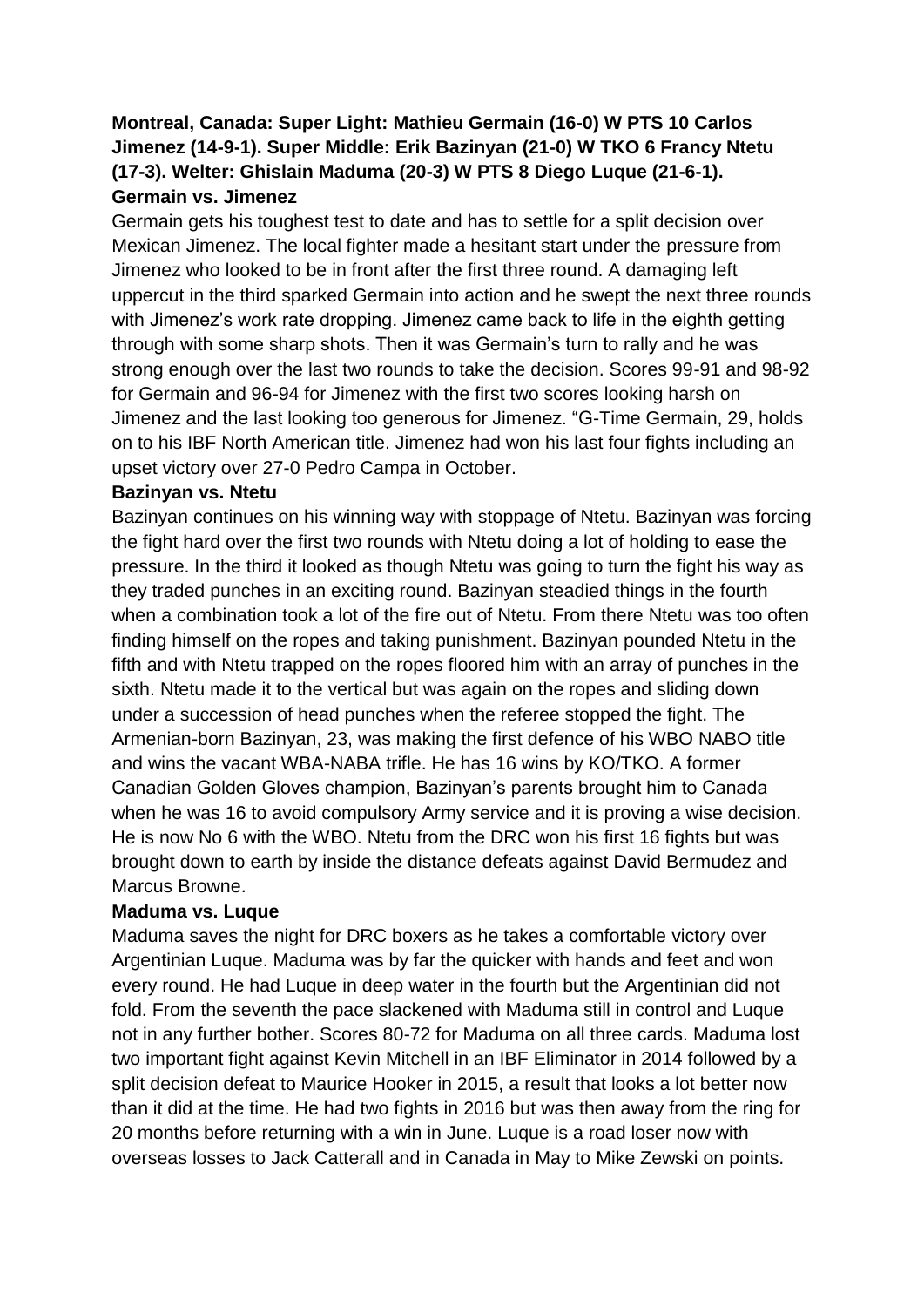**Salinas, CA, USA: Super Feather: Ruben Villa (14-0) W PTS 8 Miguel Carrizoza (10-4).** Another solid performance from unbeaten former top amateur Villa as he wins in front of his home town fans. He outboxed a willing but limited Carrizoza all the way and won every round. Carrizoza tried hard but he just did not have the tools to match the classy southpaw boxing of Villa. Scores 80-72 from all three judges. As an amateur the 21-year-old Villa was National Golden Gloves champion in 2014 and 2015 and came close to derailing the Olympic hopes of Shakur Stevenson but instead Stevenson reversed a previous loss with victory in the final Trial. Villa was the designated alternate if Stevenson had been unable to box in Rio. Three losses in a row for Carrizoza all against unbeaten fighters.

### **Villa Domenico, Argentina: Light: Gustavo Lemos (19-0) W PTS 10 Uriel Perez**

**(17-4).** "El Electrico" Lemos outpoints Perez in an entertaining ten rounder and is still IBF Latino champion. The local fighter set a fast pace and landed plenty of punches but without real power behind them. Perez was making the early rounds close but lost a point in the fourth for a low punch. The Mexican was on fire over the middle rounds eating into the lead Lemos had built but Lemos found his second wind and did enough to take the last three rounds and the decision. Scores 99-90, 98-91 ½ and 96-93. The 22-year-old Lemos was making the third defence of his IBF title. Perez had been in good form being 10-1 in his previous 11 fights with the loss being a split decision against useful Carlos Jimenez

#### **Brisbane, Australia: Super Light: Liam Paro (15-0) W RTD 7 Robert Tlatlik (22- 2). Heavy: Demsey McKean (12-0) W TKO 6 Victor Oganov (32-6).** 11

### **Paro vs. Tlatlik**

Brisbane southpaw Paro shines in his best win and toughest test so far. Paro was in charge all the way scoring constantly with stiff southpaw jabs and landing heavy lefts. He slowly broke Tlatlik's resistance until Tlatlik's corner pulled their man out of the fight at the end of the seventh round. The 22-year-old WBO No 7 has won ten of his last eleven fights inside the distance. German-based Pole Tlatlik loses inside the distance for the first time.

#### **Demsey vs. Oganov**

Australian champion Demsey (I keep wanting to put a P after the M) stops oldie Oganov in a very uneven match. Demsey won every round and dealt out considerable punishment but could not put Oganov down with the fight being stopped half way through the sixth round. Demsey makes it six wins by KO/TKO but at 6'6" to Oganov's 5'9" and a 44lbs weight advantage it was difficult to see how the 41-year-old Russian-born one-time IBO super middle title challenger was ever going to stand a chance in this one.

### **Vienna, Austria: Middle: Marcos Nader (20-1-1) W PTS 10 Dejan Milicevic (14-**

**4).** Nader breezes past Slovenian Milicevic to win the vacant Austrian title. Milicevic was knocked down a few times and rocked continually by right crosses from Nader.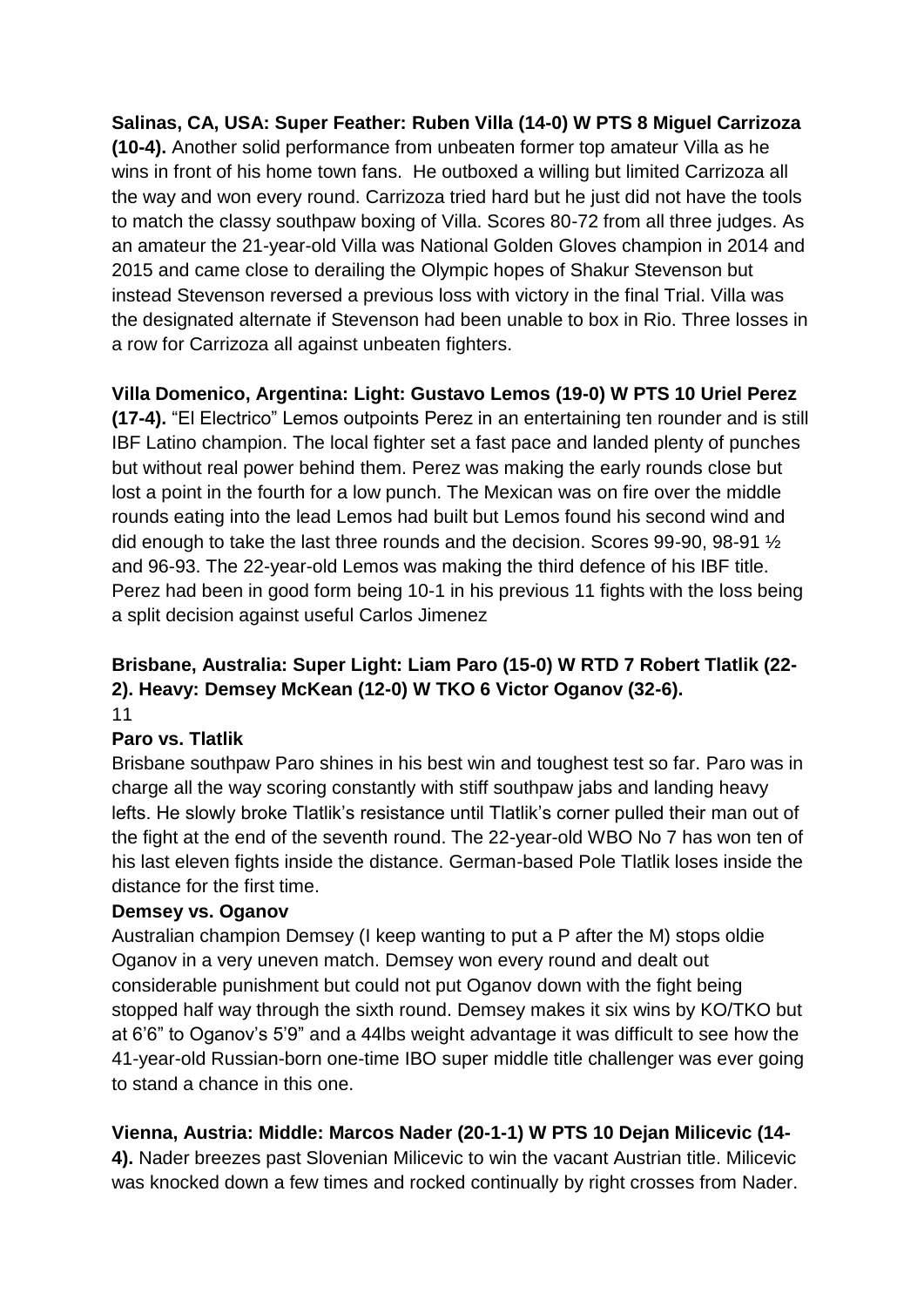He managed to stay there to the bell even staggering Nader with a right during the contest. All three cards had Nader the winner at 100-89. After losing his European Union title to Emanuele Blandamura in 2014 the 28-year-old Spanish-born Nader competed with no success in the AIBA pro contests in 2015 going 0-2 and was then inactive until returning with a win last April. Three losses in a row for Milicevic,

**Herstal, Belgium: Super Feather: Faroukh Kourbanov (16-1) W PTS 8 Sylvain Chapelle (17-26-2).** Kourbanov given eight good working rounds by French veteran Chapelle. The visitor fought hard but Kourbanov won clearly in the end. Chapelle kept walking Kourbanov down but the hand speed and movement of Kourbanov meant he was having to take punishment before he could work inside. Chapelle did well with uppercut and hooks when he did close on Kourbanov but he was being peppered with quick combinations in every round. Kourbanov does not have a big punch and that allowed Chapelle both to have some success and to last the distance. Scores 80-74, 78-74 and 77-75 for Kourbanov. The only loss suffered by the 26-year-old from Kyrgyzstan was a close verdict against experienced former WBC title challenger Devis Boschiero for the European Union title in May. He is No 6 with the EBU so could get another title shot next year. All of Chapelle's 45 fights have gone the distance so he now has exactly 300 rounds of experience behind him. Chapelle did well when he could cut the ring off and on those occasions he was banging well to the body.

#### **Wolfhagen, Germany: Middle: Mario Jassmann (16-0) W TKO 6 Paata**

**Varduashvili (34-17-2).** Jassmann makes a successful second defence of his German International title with stoppage of Georgian Varduashvili. After three competitive and close rounds with the Georgian getting home some choice uppercuts Jassmann upped the pace and began to land some strong shots to the body. In the sixth he floored .Varduashvili and although the Georgian beat the count after a few more punches from Jassmann the referee halted the contest. Twelfth win by KO/TKO for the home town fighter but his opposition has been modest to less than modest and he is down at No 23 in the EU ratings. Of the 17 losses suffered by Varduashvili fifteen have been by KO/TKO.

**Accra, Ghana: Super Bantam: Wasiru Mohammed (9-0) W TKO 3 Isaac Sackey (22--1).** Disgraceful scenes followed a controversial ending to this fight. Mohammed, much the bigger fighter was in control from the start. He was walking down southpaw Sackey who hardly ventured away from the ropes. Mohammed was doing all of the scoring with Sackey constantly holding and lucky not to be disqualified. On one occasion as he slid to the floor under and attack from Mohammed he clung on to Muhammed's leg refusing to let go with Mohammed dragging him along the canvas trying to shake him loose. Mohamed was looking to nail Sackey with rights and he finally succeeded in the third. He drove Sackey to a corner and hammered home a right and left to the body and then landed a powerful right that knocked Sackey off his feet and down. It was a heavy knockdown but despite that Sackey immediately